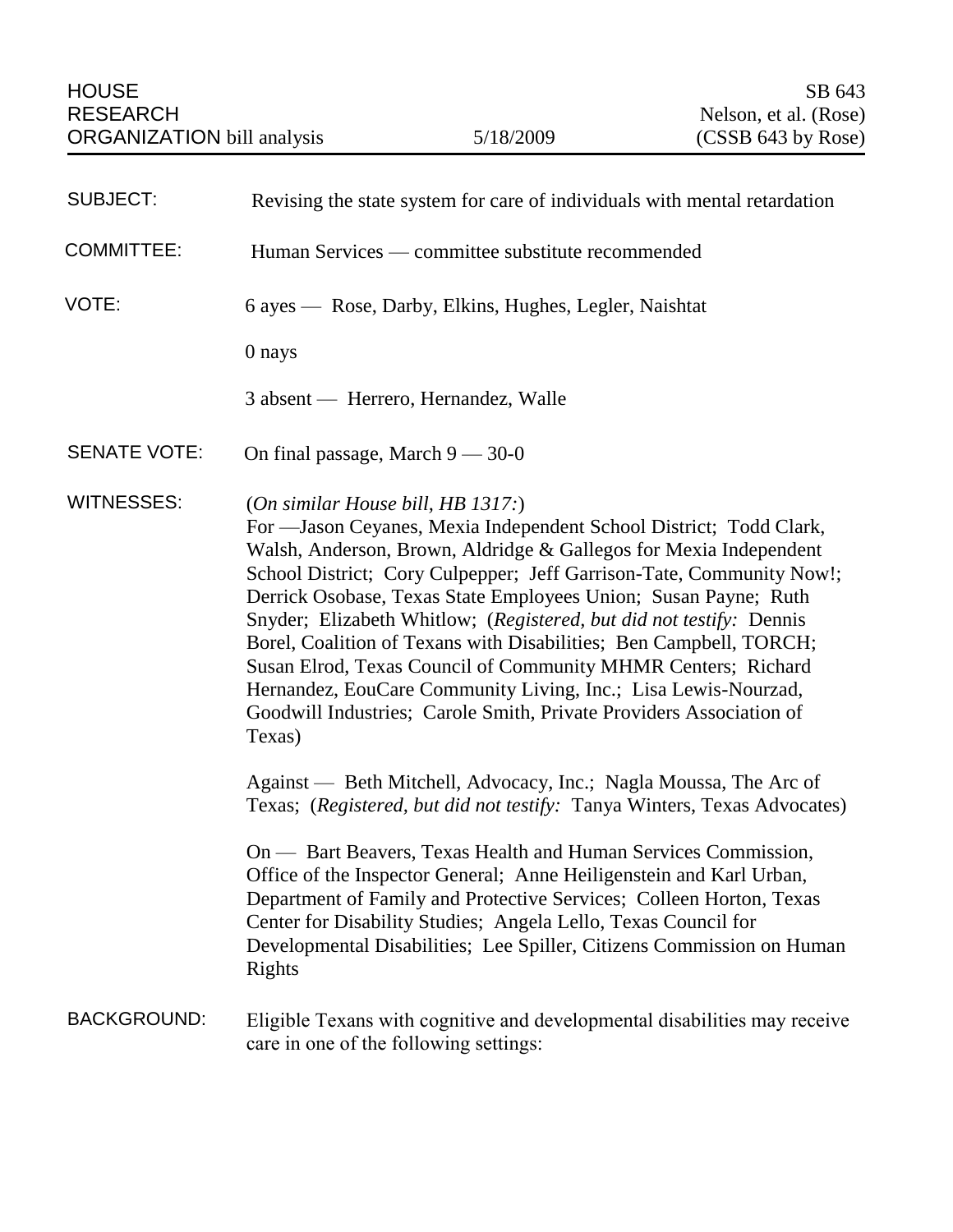- state schools and centers;
- private intermediate care facilities for the mentally retarded (ICF-MRs) and community MHMR centers; or
- in the community through Medicaid waiver services, including the Home and Community-based Services (HCS) waiver.

The Department of Aging and Disability Services (DADS) operates state schools and licenses and certifies private ICFs-MR. It certifies HCS providers to provide Medicaid long-term services and supports in an individual's own home or family home, a foster care home, or a three- or four-bed group home.

DADS operates state schools and centers with ICFs-MR components providing 24-hour care to residents. These state mental retardation facilities (SMRFs) include 11 state schools (Abilene, Austin, Brenham, Corpus Christi, Denton, Lubbock, Lufkin, Mexia, Richmond, San Angelo and San Antonio) and two state centers (El Paso and Rio Grande). In 2008, almost 5,000 Texans diagnosed with mental retardation resided in state schools and centers.

The Department of Family and Protective Services (DFPS) was created to license day-care facilities for adults and children and to protect children, the elderly, and individuals with disabilities living at home or in facilities from abuse, neglect, and exploitation. Human Resources Code, sec. 48.252 and Family Code, sec. 261.404 authorize DFPS to investigate allegations of abuse, neglect, and exploitation of individuals receiving services in or from:

- state-operated mental retardation facilities;
- mental health authorities and mental retardation authorities (community MHMR centers);
- Home and Community-based Services (HCS) and Texas Home Living (TxHmL) programs and their respective contractors; and
- state-operated mental health facilities.  $\bullet$

Reports of abuse and neglect in the state school system have led to enhanced state and federal scrutiny, including a U.S. Department of Justice (DOJ) investigation beginning in 2005. The DOJ, in accordance with the Civil Rights of Institutionalized Persons Act (CRIPA), investigates facilities throughout the United States. In the last fiscal year, the DOJ has investigated developmental disability and mental retardation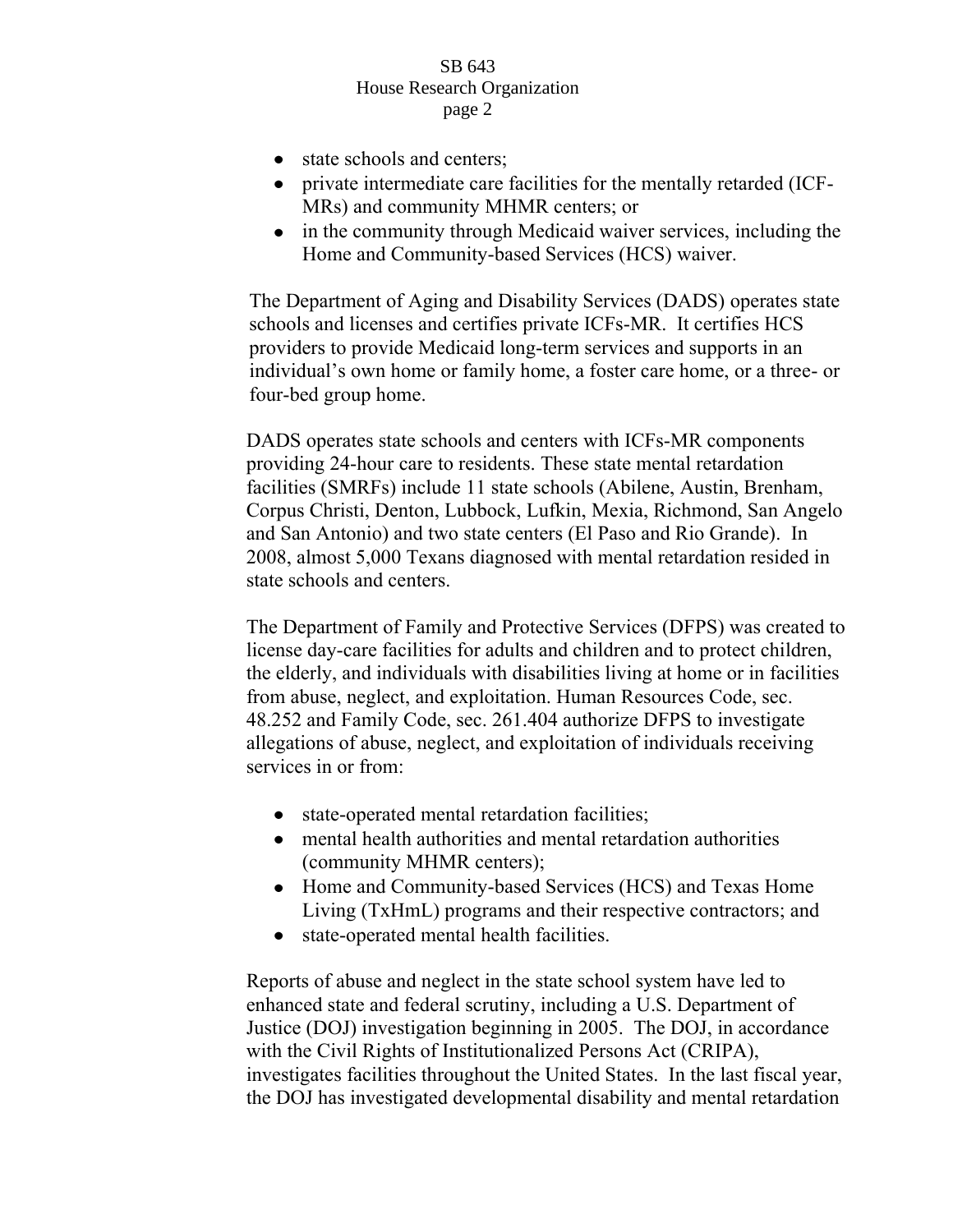facilities in Missouri, Nebraska, California, New Jersey, Arkansas, Kentucky, Iowa, and the Commonwealth of Puerto Rico, as well as Texas, and currently monitors conditions in 22 facilities in several states operating under court orders or settlement agreements with the federal government. DOJ investigations generally focus on residents' constitutional rights to reasonable safety, proper medical and mental health care, habilitation, education, and freedom from unreasonable and excessive use of restraints, as well as investigations into allegations of staff abuse and preventable injuries and deaths.

In December 2008, DOJ released a report of its findings on Texas state schools and centers. The report concluded that many conditions and practices within the state school system violated constitutional and federal statutory rights of residents. While differences existed among facilities, the DOJ found systemic failure to provide residents with adequate:

- protection from harm;
- health care;
- behavioral services, habilitation, and freedom from inappropriate restraint; and
- integrated services appropriate to each individual's needs.

DOJ found "serious problems and deficiencies of care" within the state schools and centers, citing 450 reports of abuse and 53 deaths linked to preventable conditions in 2007 and 800 direct-care staff firings or suspensions since 2004. The report referred to the hundreds of reports of abuse and injuries as "disturbingly high" and said more than half of the "state facilities may be in danger of losing Medicaid funding because of care and safety problems." In February 2009, in response to the DOJ report and other highly publicized reports of abuse and neglect, Gov. Perry declared legislation to reform and improve state schools and centers an emergency matter.

Recently, DADS implemented emergency measures in all 13 state schools and centers due to alleged criminal abuse resulting in the arrests of six current or former direct care workers at the Corpus Christi State School. The system-wide emergency measures included assigning additional supervisors to evening shifts, random unannounced inspections by managers during evening and late-night shifts, and the purchase and installation of security cameras.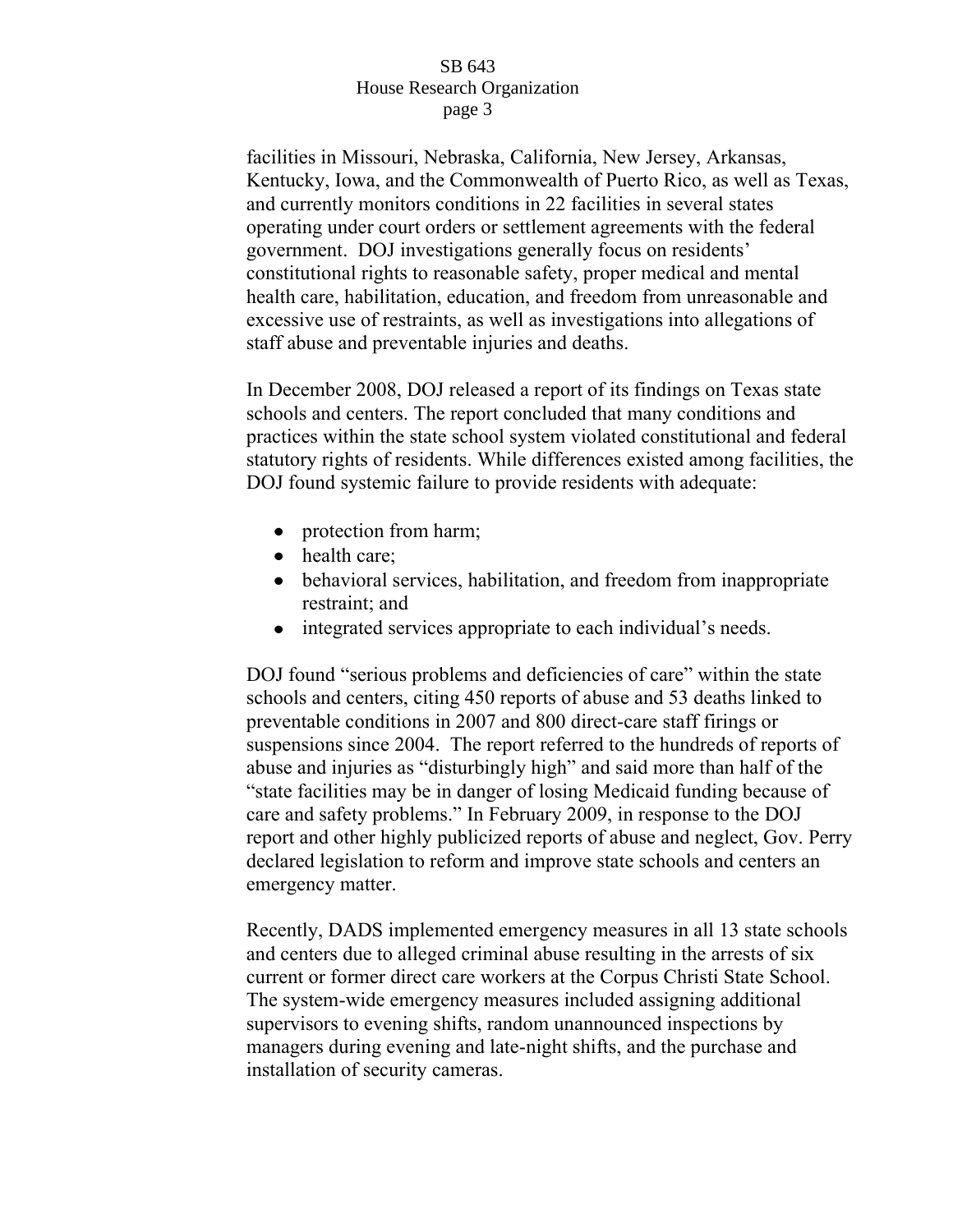DIGEST: CSSB 643 would establish measures for oversight, safety, and the prevention of abuse, neglect, and exploitation of individuals with mental retardation residing in state schools, community and private ICFs-MR, and 1915(c) waiver program or HCS group homes.

> A focus of the bill would be changes in state schools, which would be referred to as state-supported living centers (SSLCs), and the ICF-MR component of the Rio Grande State Center (collectively referred to as "state centers" or "SSLCs"). DADS would post surveillance cameras in each state center and perform background checks, fingerprinting, and random drug testing on state center employees and provide additional employee training. The Mexia SSLC would be designated as a separate facility for "high-risk" alleged offenders.

An independent ombudsman would oversee and audit state schools and be a confidential intermediary for residents, clients, family members, or guardians. A toll free abuse hotline would be established and annual unannounced on-site surveys of HCS providers would be required. The role of DFPS, DADS, and the HHSC office of inspector general would change with regard to investigations within state centers, and an independent mortality review system would be created to review the death of any resident or client of a state center or certain other facilities or programs licensed by DADS.

**State-supported living centers and center directors.** Under CSSB 643, state school superintendents would be referred to as "center directors." Their powers and duties would include current duties of state school superintendents, but would be expanded under the bill to include:

- ensuring that the civil rights of center residents and clients were protected;
- ensuring the health, safety, and general welfare of center residents and clients; and
- monitoring the arrival and departure of individuals to and from the  $\bullet$ center as appropriate to ensure the safety of residents.

**Video surveillance.** DADS would install and operate video surveillance equipment in state centers. The department would not install or operate video cameras in "private spaces," including bedrooms, bathrooms, medical services areas, or places where residents or clients may privately meet with visitors or make phone calls.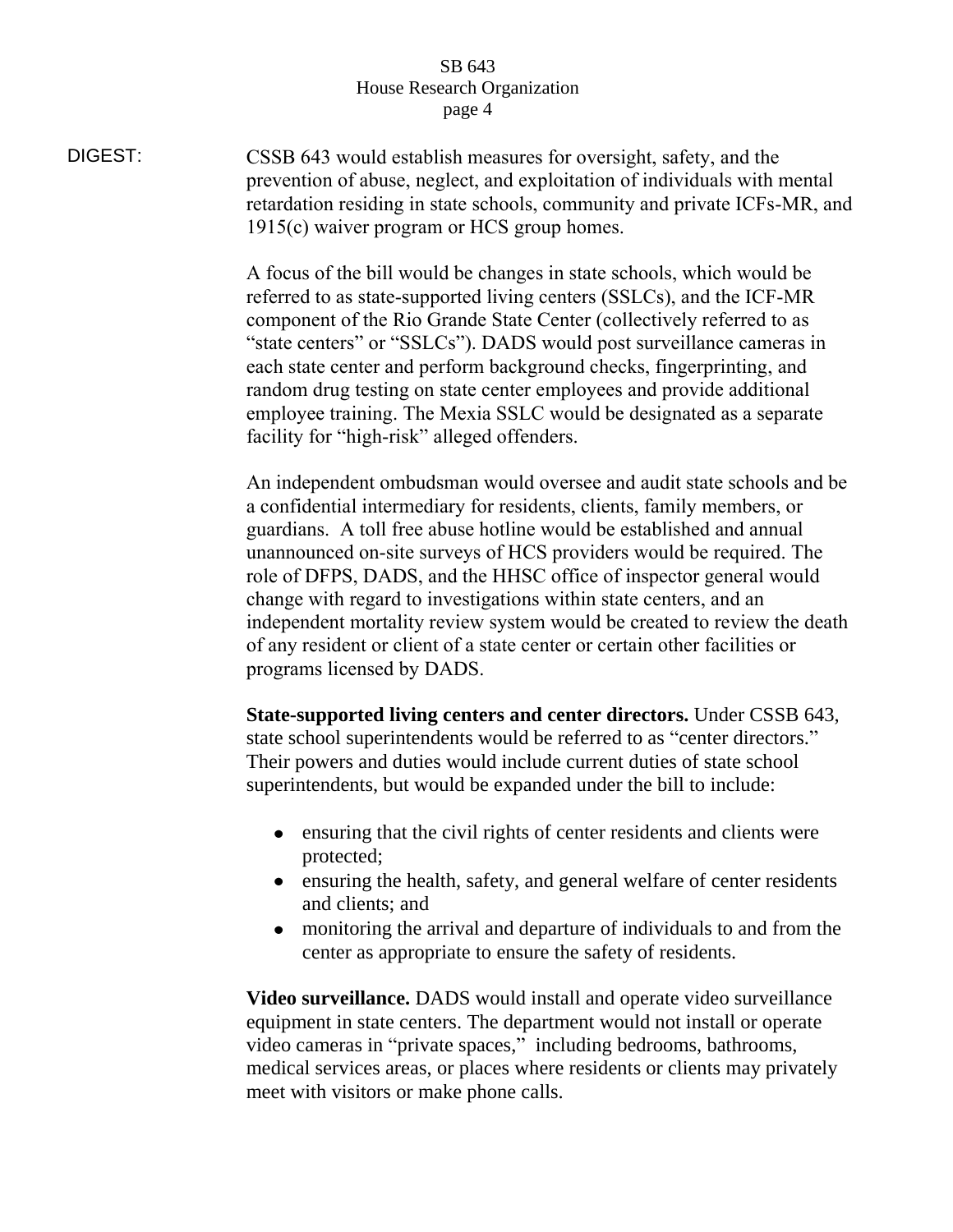**Criminal background checks and fingerprinting.** The bill would require DADS and the Department of State Health Services (DSHS) to perform criminal background checks on all agency employees, volunteers, or applicants for employee or volunteer positions who would be placed in direct contact with residents or clients. Submission of Texas Department of Public Safety (DPS) or Federal Bureau of Investigation (FBI) quality fingerprints also would be mandatory. The bill would require that DPS provide electronic updates of arrests and convictions for any person on whom the agency previously ran a background check and who remained an employee or volunteer in direct contact with residents or clients.

HHSC would be required to have all employee background checks completed by September 1, 2010. Employees would be dismissed if the criminal history check revealed a conviction that would bar employment under ch. 250, Health and Safety Code, which includes murder, kidnapping, sexual offenses, robbery, terroristic threats, injury to a child, elderly or disabled person, and cruelty to animals. Lesser offenses such as assault, burglary, and disorderly conduct would bar employment for five years from the date of conviction.

**Person ineligible for license.** A person or entity would be ineligible for a license to operate a private, licensed ICF-MR if the applicant, an administrator, chief financial officer, or other "controlling person" with respect to the applicant had a conviction for an offense that would bar employment at the facility. A "controlling person" would include anyone, including a management company or other business entity, with the ability to directly or indirectly influence the management, expenditures, or policies of a facility or person who operated a facility.

**Drug testing.** CSSB 643 would require random drug testing for all SSLC employees and would allow drug testing of a center employee upon reasonable suspicion of the use of illegal drugs by the employee. Any employee who knew or reasonably suspected that another center employee was illegally using or was under the influence of a controlled substance would have to report this knowledge or reasonable suspicion to the center director. Employees could be terminated on the basis of a single positive drug test, but could appeal the decision.

**Center employee training.**Before a center employee performed duties without direct supervision, the department would provide appropriate training and instruction related to the employee"s job, including the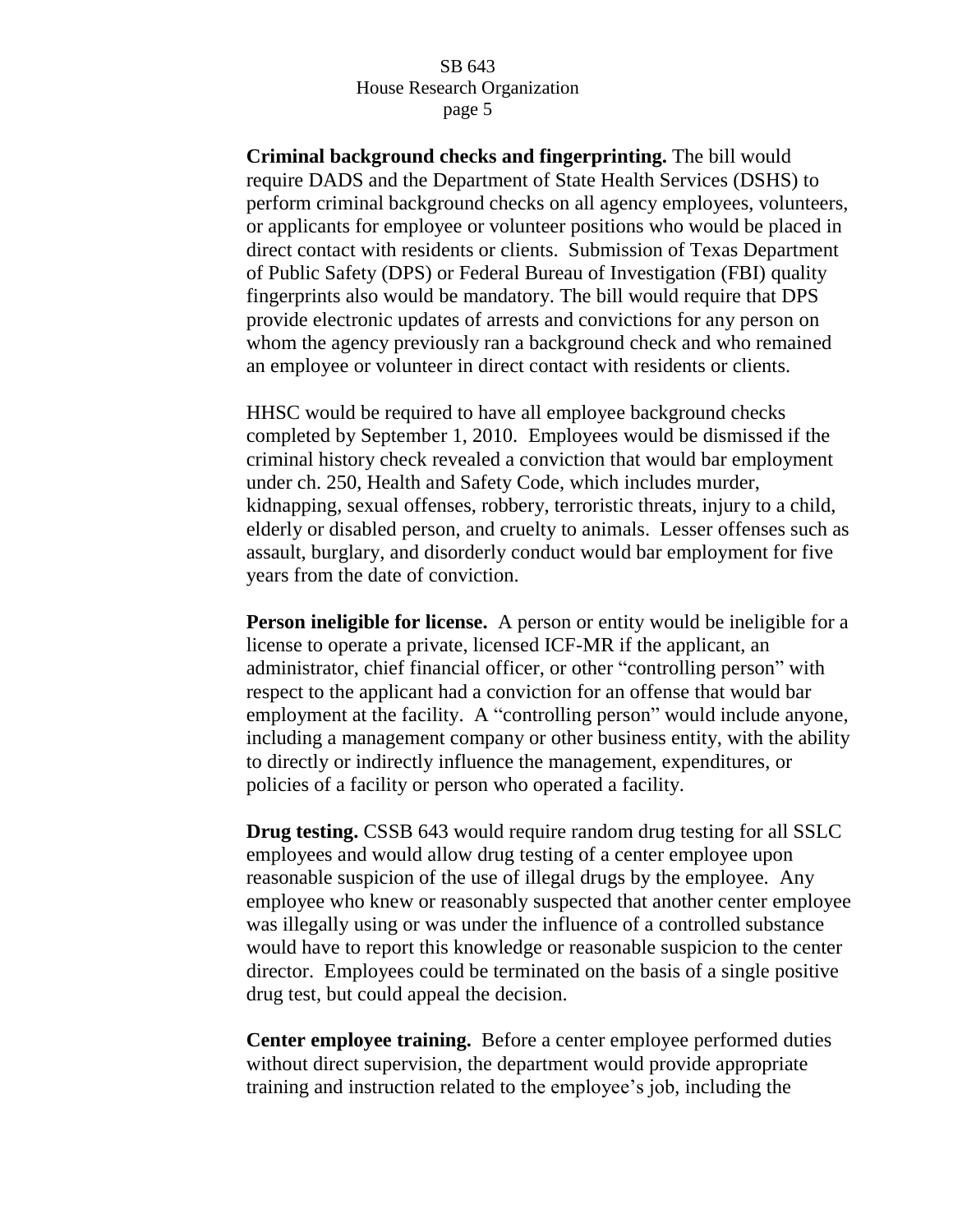uniqueness of the individuals the center serves, the health and safety of individuals with mental retardation, and conduct expected of employees.

General instruction would include:

- an introduction to mental retardation, autism*,* mental illness, and dual diagnosis;
- the rights of individuals with mental retardation who are served by the department;
- respecting personal choices made by residents and clients;
- the safe and proper use of restraints;  $\bullet$
- recognizing and reporting evidence of abuse, neglect, or  $\bullet$ exploitation, any unusual incidents, and any reasonable suspicion of drug use, violence, or sexual harassment;
- preventing and treating infection, first aid, and CPR; and
- information regarding home and community-based services, including the principles of community inclusion and the community living options information process (CLOIP).

Staff would be trained in the interdisciplinary treatment program (ITP) for each resident for whom an employee provided direct care and specific techniques for target populations, such as aging clients, residents with mobility issues or visual or hearing impairments, and the prevention and management of aggressive behavior.

DADS would develop new training no later than January 1, 2010, and employees would receive new training no later than September 1, 2010.

An SSLC could provide training to employees of private ICFs-MR or HCS waiver program group homes or other professionals involved in the care of individuals with mental retardation. DADS would evaluate and determine the types of training needed and the legislation or actions needed to ensure that the right training was received and would report its findings to the governor and legislative leaders by December 1, 2010.

**Forensic state-supported living center.** CSSB 643 would create a forensic SSLC for the care of high-risk alleged offender residents apart from other clients and residents at the Mexia state center. DADS would hire additional forensic center employees and provide training specific to the care of high-risk alleged offender residents to direct care staff.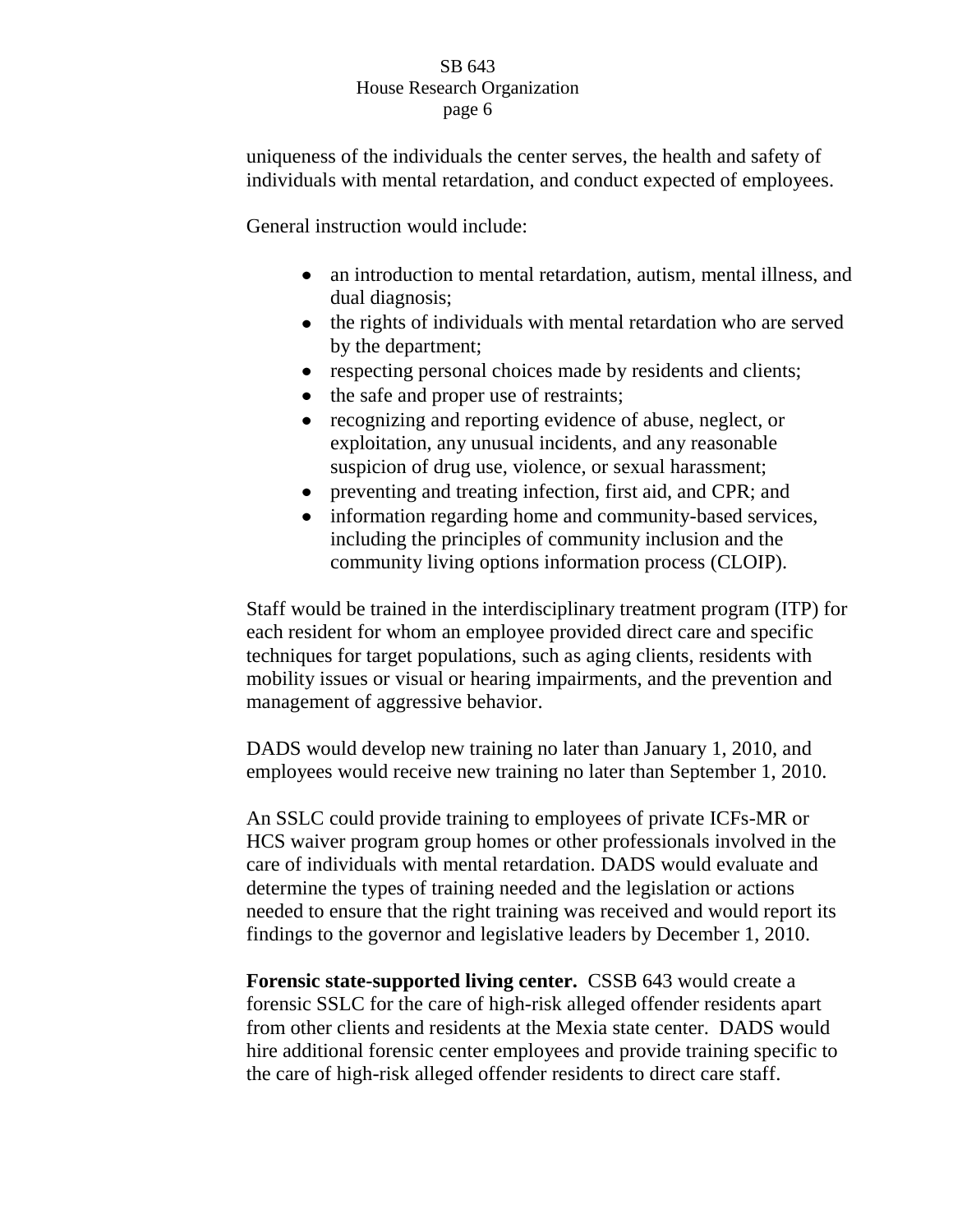In establishing the center, an interdisciplinary team (IDT) would determine whether each alleged offender residing in a state center on the effective date of the bill was "high risk," or at risk of inflicting substantial harm to another. A current alleged offender resident classified as high risk would be entitled, before being transferred to the forensic SSLC, to:

- an administrative hearing with the department to contest the determination and classification;
- bring suit to appeal the determination and classification in district court in Travis County, upon exhausting administrative remedies with DADS; and
- an administrative hearing to contest the proposed transfer or discharge.

DADS could not transfer a current alleged offender resident while the resident was pursuing any administrative remedies. Alleged offender residents determined not to be high risk and non-alleged offender residents in the Mexia SSLC could choose to remain at the facility, housed separately from the high-risk alleged offender population, or could request a transfer to another SSLC.

DADS would have to place all new alleged offender residents, when they initially were committed to the SSLC system, in the forensic SSLC until a risk determination was completed. Within 30 days of a new alleged offender resident arriving at the forensic SSLC and annually thereafter, an IDT would determine whether the alleged offender was high-risk. The IDT would document all evidence collected in making the determination and present the documentation to the department, center director, independent ombudsman, alleged offender resident, the resident"s legally authorized representative (LAR), and a parent if the resident were a minor.

An individual who was deemed to be a high-risk alleged offender would be entitled to an administrative hearing to contest the determination and classification and could file an appeal by trial de novo in a district court in Travis County within 30 days of the administrative hearing determination.

DADS would collect data on the commitment of alleged offender residents to the forensic SSLC and would submit this information annually in a report to the governor and various legislative leaders. The report could contain no identifying information.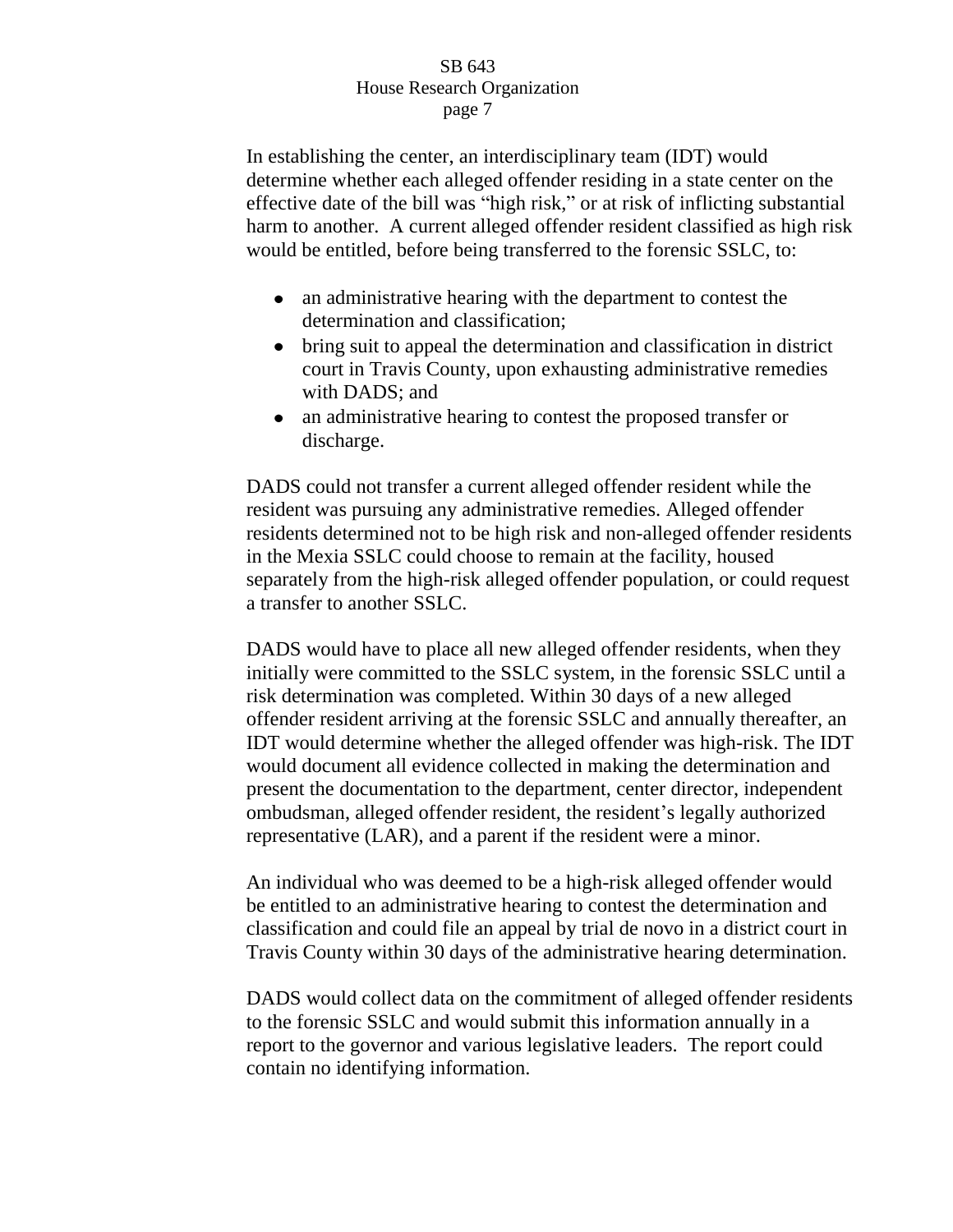**Office of Independent Ombudsman.** CSSB 643 would create an Office of Independent Ombudsman to investigate, evaluate, and secure the rights of residents and clients of SSLCs. The governor would appoint as ombudsman an individual with at least five years of experience managing and ensuring the quality of care and services provided to individuals with mental retardation, no later than September 1, 2009. Although administratively attached to DADS, the office would act independently of the department. The role of the ombudsman would be to evaluate how centers investigated, reviewed, and reported unusual incidents and injuries and to evaluate center services to ensure the rights of residents and clients were protected and that sufficient unannounced patrols were conducted.

Under the bill, the ombudsman would refer complaints of:

- possible abuse, neglect, or exploitation to DFPS;
- unusual incidents to the inspector general; and
- ICF-MR standards violations or employee misconduct that did not involve abuse, neglect, or exploitation to the regulatory division of DADS.

The ombudsman would not investigate alleged criminal offenses or alleged abuse, neglect, or exploitation of a resident or client. However, the ombudsman would investigate complaints involving a possible systemic issue in a developmental center's services and could apprise a person who was interested in a resident's or client's welfare of the respective rights of the individual. The ombudsman would take action upon determining a resident, client, family member, or LAR was in need of assistance, including advocating with an agency, provider, or other person in the best interests of the resident or client and making appropriate referrals.

CSSB 643 also would require that the independent ombudsman:

- conduct an annual audit of each center's policies, practices, and procedures to ensure that each resident and client was encouraged to exercise his or her rights, including the right to file a complaint and the right to due process; and
- prepare and deliver an annual report regarding the findings of each  $\bullet$ audit to various state leaders and agencies.

The independent ombudsman would hire assistant ombudsmen, with the same degree of experience, to be stationed at each SSLC to perform the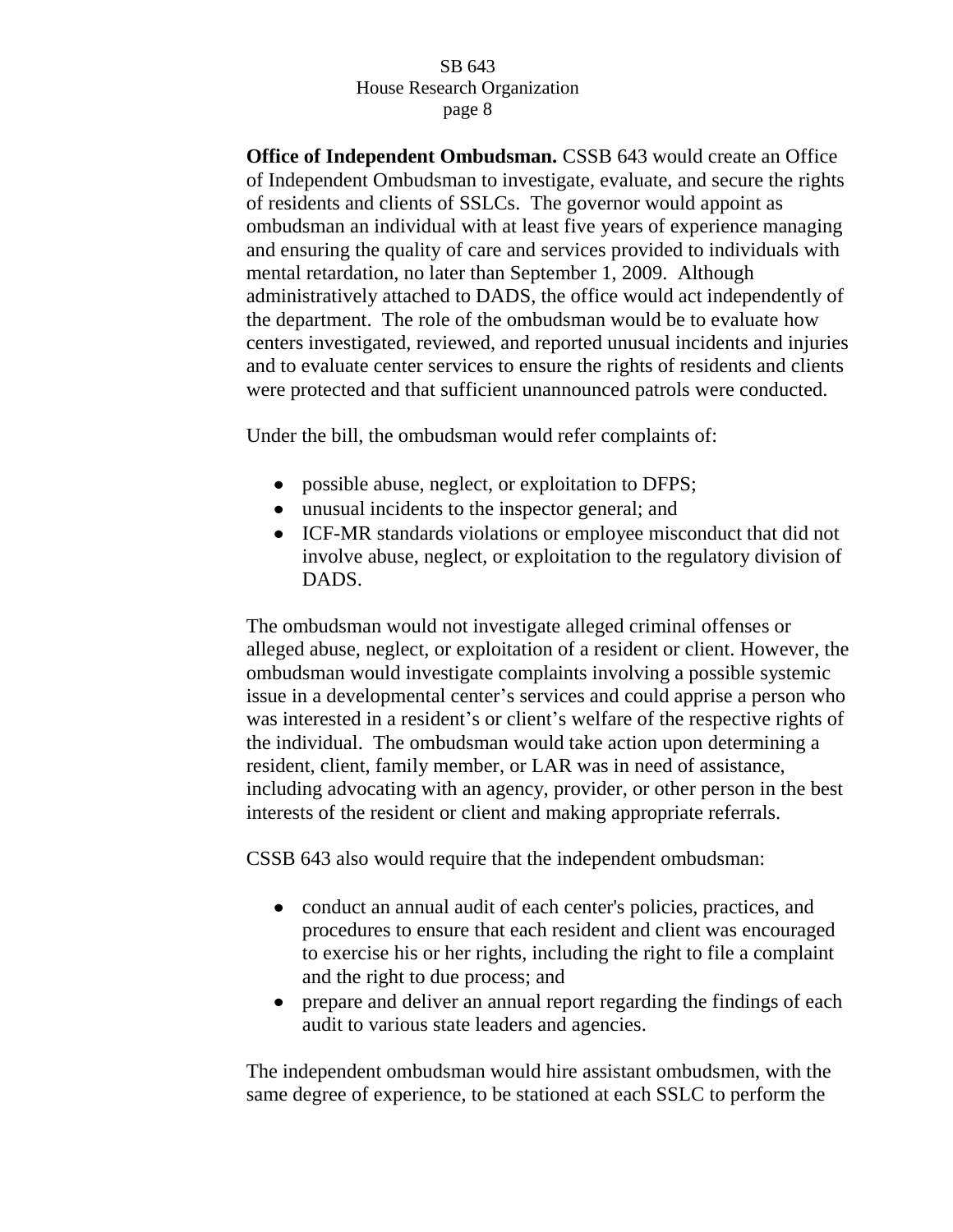same duties as the ombudsman. A person could not serve as ombudsman or as an assistant ombudsman if the person or the person's spouse was employed by or had any interest, directly or indirectly in any business entity or organization receiving funds from DADS or was a lobbyist on behalf of a profession related to the department.

The ombudsman would submit a biannual report to the governor and various legislative leaders describing the results of any reviews or investigations conducted by the ombudsman's office and any recommendations for systemic improvements. The report could contain no information allowing the identification of an individual.

CSSB 643 would require the independent ombudsman to immediately report to the governor, the lieutenant governor, and the speaker of the House any particularly serious or flagrant:

- case of abuse or injury of a resident or client;
- problem with the administration of a center program or operation; or
- interference by a center, DADS, or HHSC with an investigation conducted by the independent ombudsman.

Any resident or client, family member, or other interested party could communicate with the independent ombudsman or an assistant ombudsman, and it would be confidential and privileged. The department or a SSLC could not retaliate against an employee or another person who in good faith made a complaint or cooperated in an investigation with the ombudsman.

The independent ombudsman could make investigation reports public upon completion of the investigation if all identifying information of a resident or client, family member or authorized representative of a resident or client, or SSLC or center employee were removed from the report and it remained confidential.

**Toll-free number.** The independent ombudsman would promote awareness of the services provided by the office and how it could be contacted. The office would establish a permanent, toll-free number to report a violation of a resident"s or client"s rights. The toll-free number would be prominently displayed in common areas, and residents, clients,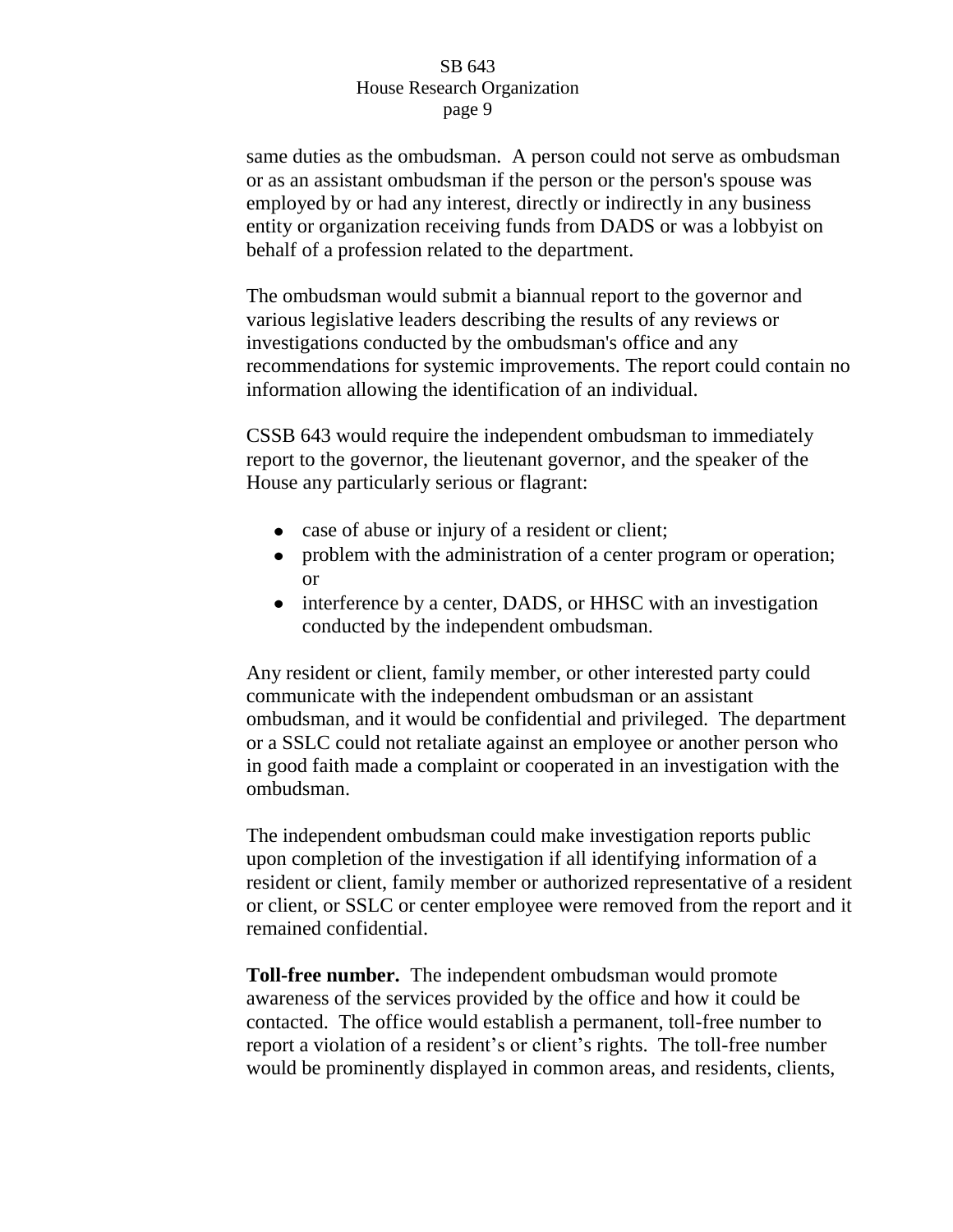LARs, and developmental center employees would have confidential access to a telephone to call the toll-free number.

**Consumer rights employees.** On the effective date of the bill, a DADS employee who performed duties primarily related to consumer rights and services at state centers would be required to reapply for a position with the department and could apply for a position as an assistant ombudsman.

**New agency roles and procedures; private facilities.** The bill would require DADS to notify each resident, parent, or other adult family member of a resident in a state center of any incident involving the abuse, neglect, or exploitation of a resident occurring in the center.

The bill would add facilities licensed under Health and Safety Code, ch. 252, and private ICFs-MR licensed by DADS to the list of private facilities DFPS would investigate regarding allegations of abuse, neglect, or exploitation. In giving DFPS the authority to investigate these facilities, the bill would repeal several sections of the Health and Safety Code on the private facilities' or DADS' current role in investigations.

The bill would require private facilities to prominently post a notice of how to contact DFPS to report allegations. Private ICFs-MR also would be required to report employee misconduct of abuse, neglect, and exploitation for purposes of listing in the Employee Misconduct Registry.

CSSB 643 would require that DFPS would, within one hour of receiving a report of abuse, neglect, or exploitation in a state center:

- notify the center in which the individual was receiving services of the allegations;
- forward a copy of the initial intake report to the OIG for evaluation and investigation; and
- place the DFPS investigation on hold.

DFPS could assist the OIG during an investigation, including by conducting interviews but otherwise would proceed with and complete an investigation only if, within 24 hours of forwarding the report to the OIG, the OIG notified DFPS that no cause for criminal investigation was found.

The HHSC executive commissioner would adopt rules regarding investigations in private ICF-MR facilities licensed by DADS to ensure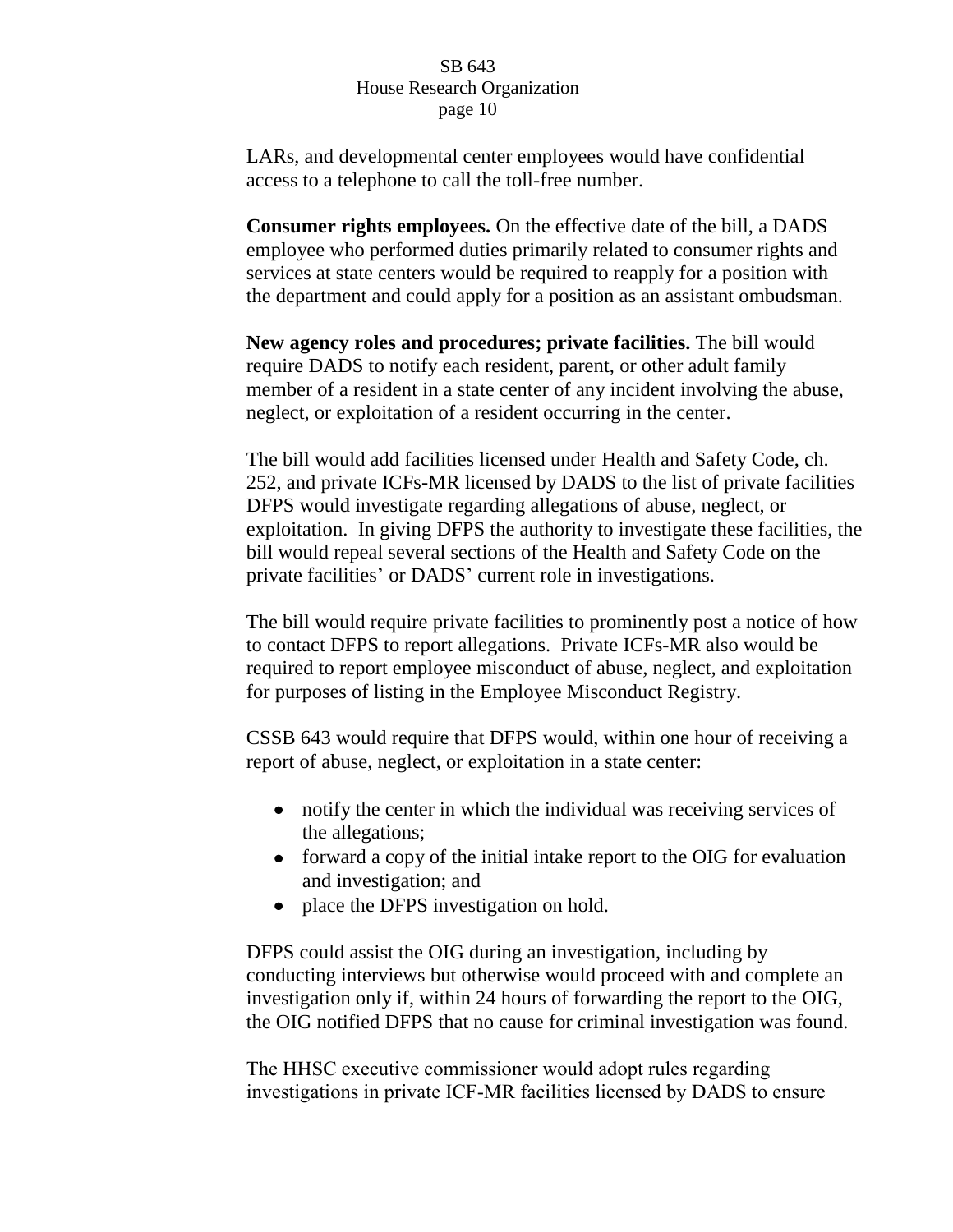that all investigations relating to elderly and disabled individuals were as consistent as possible.

Changes in law made by the bill relating to investigations of abuse, neglect, or exploitation in state centers or private ICFs-MR would apply only to reports made on or after January 1, 2010.

**Office of Inspector General (OIG).** CSSB 643 would establish additional duties for the HHSC Office of Inspector General for criminal investigations of abuse, neglect or exploitation of residents or clients of state centers and for filing reports relating to investigations.

Upon receipt of a report from DFPS or the ombudsman regarding an unusual incident or possible abuse, neglect, or exploitation of a resident, the inspector general immediately would begin an evaluation to determine if a criminal investigation was warranted. If, within 24 hours, the OIG determined that a criminal investigation was not warranted, a report of that determination would be provided to DFPS or the ombudsman as appropriate for further investigation by the agency.

If the OIG determined within 24 hours that there was cause for a criminal investigation or if the OIG was unable to make a determination within 24 hours, then the inspector general would conduct or assist a law enforcement agency in conducting an investigation of the report.

In making a determination or conducting an investigation, the OIG would:

- within one hour of determining the identity of a perpetrator of abuse, neglect, or exploitation, notify the center and DADS;
- within one hour of determining that cause existed for a criminal investigation within a center, notify local law enforcement and provide appropriate information and assistance;
- $\bullet$ within five days of receiving a report of abuse, neglect or exploitation, provide an unredacted investigation report to the state center involved, and within 14 days provide a report to DFPS, DADS, the SSLC, and its assistant ombudsman;
- if a criminal prosecution was warranted, refer the investigation findings to the local prosecuting attorney or to the attorney general if the local prosecutor did not proceed within 30 days of receiving the evidence from the OIG; and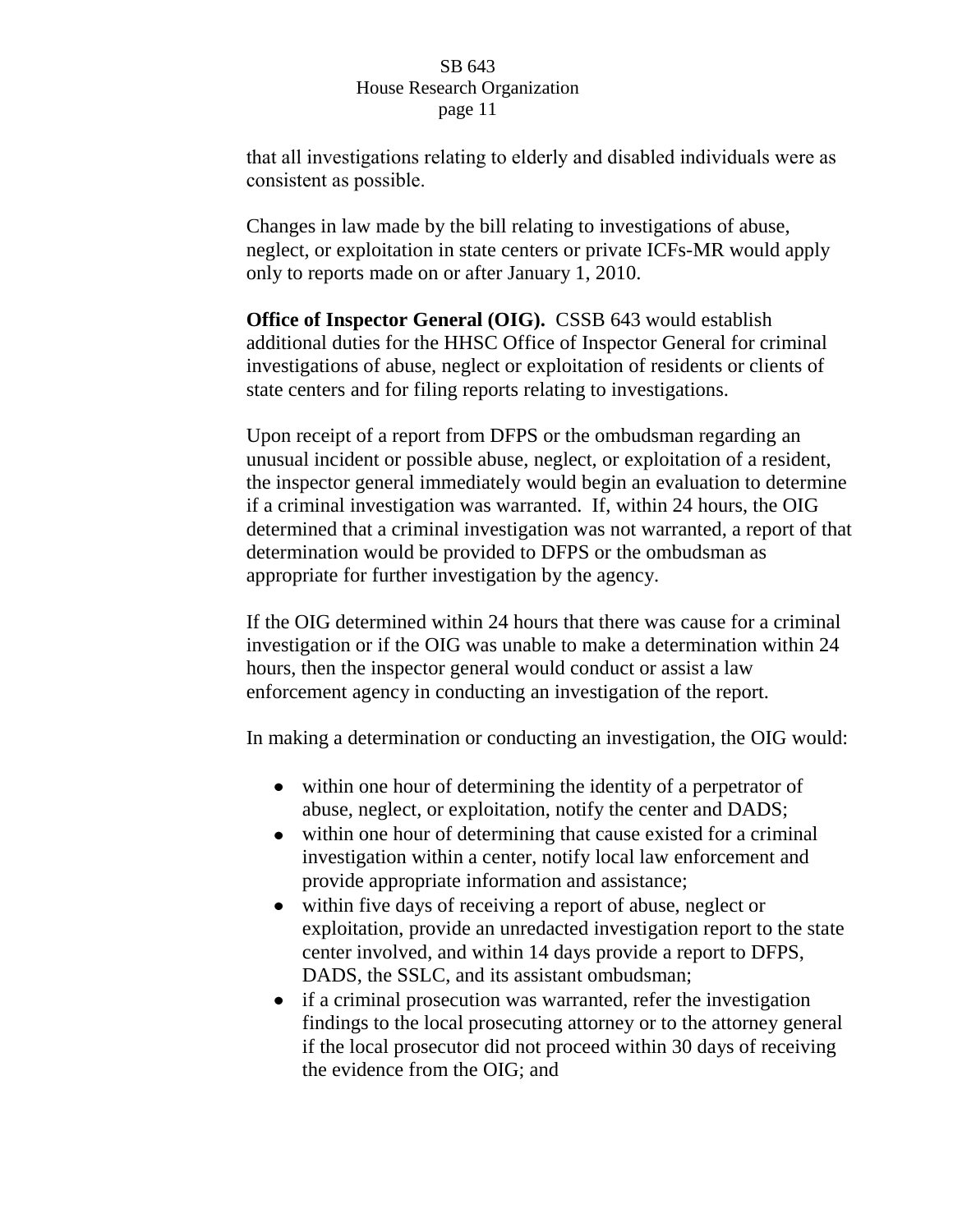• refer any evidence of employee misconduct not involving abuse, neglect, or exploitation to DADS.

The department or a SSLC could not retaliate against an employee or any other person who in good faith made a complaint or cooperated in an investigation with the OIG. The OIG would deliver the summary report to various state leaders and human services agencies. It would be confidential and not subject to disclosure, discovery, or subpoena, to anyone other than the OIG agents involved in the investigation, DFPS, the attorney general, the State Auditor's Office, and law enforcement agencies.

The OIG would prepare an annual status report, including non-identifying information aggregated and disaggregated by individual center, on the number and types of:

- alleged offenses investigated by the office;
- alleged offenses involving center employees;  $\bullet$
- investigations conducted that involved suicides, deaths, or hospitalization of center residents or clients; and
- completed investigations resulting in findings of confirmed, unsubstantiated, or inconclusive allegations and reasons supporting the findings.

The annual status report would be public information and would be provided by the OIG to various state leaders and human services agencies.

The OIG would employ and commission peace officers, no later than December 1, 2009, for the sole purpose of assisting state or local law enforcement in the investigation of a criminal offense involving a resident or client of a state center.

**Mortality review.** CSSB 643 would create an independent mortality review system to review deaths of individuals with developmental disabilities who at the time of the death were:

- a resident in or received services from a state center, an ICF-MR operated or licensed by DADS, or a community center;
- a resident in a 1915 $(c)$  waiver program group home serving three or more developmentally disabled individuals, and in which the waiver program provider had a property interest.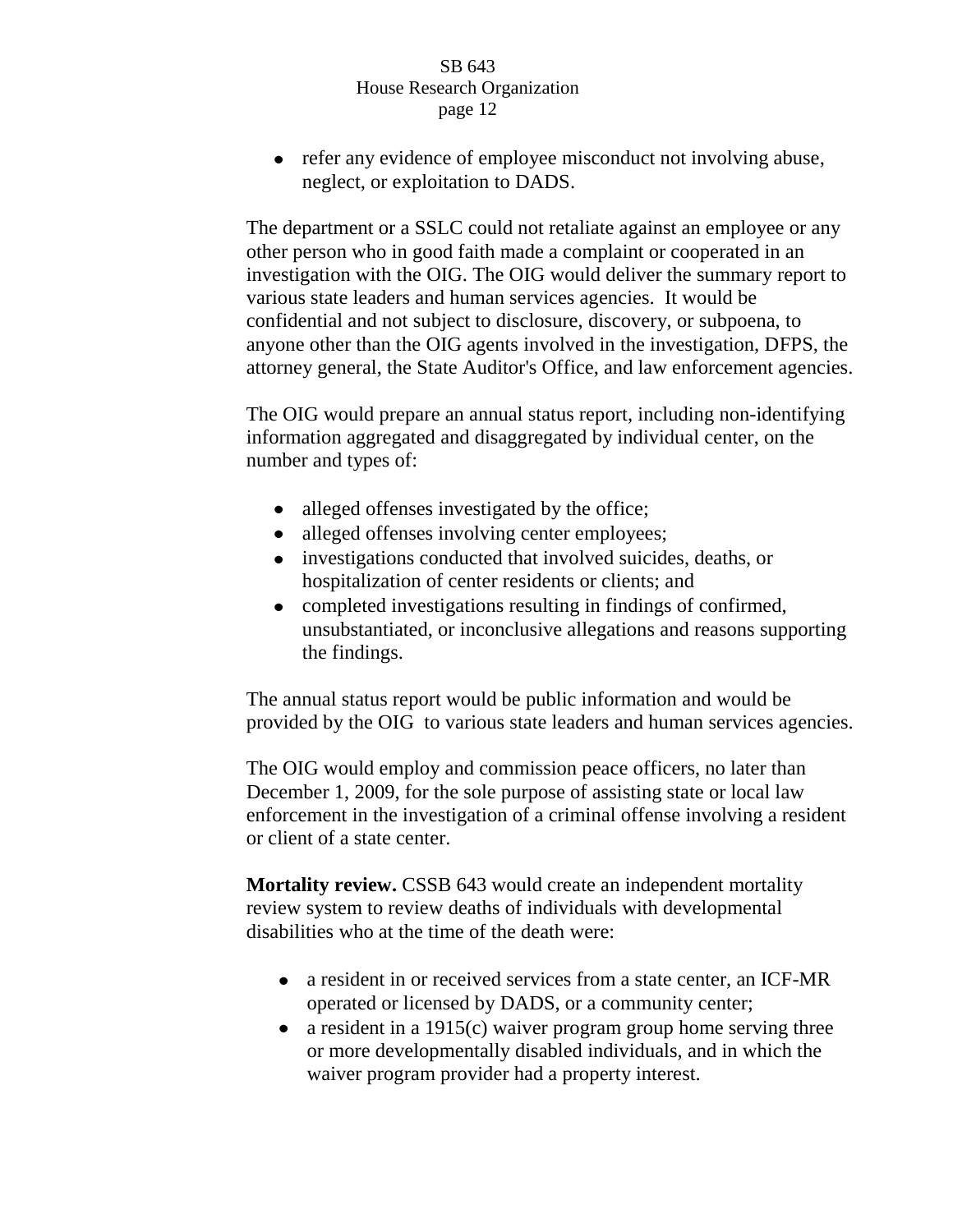This review would be in addition to, and upon the completion of, any investigation or review conducted by the facility in which the individual resided or received services.

The executive commissioner, no later than December 1, 2009, would be required to contract with an independent, federally certified, patient safety organization (PSO) to conduct mortality reviews. The PSO"s contract would require that the mortality review team include a physician, a registered nurse, and a clinician with expertise in the treatment and care of individuals with mental retardation. Health care providers and others would not be civilly or criminally liable for providing information in good faith to assist the PSO or HHSC during the investigation.

The findings of the mortality review would be submitted to DADS, DFPS, the independent ombudsman, and the OIG. The PSO would submit a report semi-annually to the governor and certain legislative leaders containing aggregated data regarding deaths, trends in the causes of death, and any recommendations for system-wide improvements.

Information from the review could be used by the department only to advance statewide practices in the treatment and care of individuals with mental retardation or other disabilities or as a summary or statistical compilation containing no identifying information of individuals involved. Information and records acquired by the PSO in the course of the investigation would be confidential and exempt from disclosure under open records law.

**Memorandum of understanding (MOU).** A "Memorandum of Understanding" would be required between HHSC, DFPS, DADS, the independent ombudsman, and OIG by December 1, 2009, regarding investigations of abuse, neglect, or exploitation in state centers and delineating the responsibilities of each agency. It could be amended as necessary.

**Assistant commissioner of state-supported living centers.** The DADS commissioner would hire an assistant commissioner of SSLCs. The assistant commissioner would report directly to the commissioner and would be selected based on education, training, experience, and ability.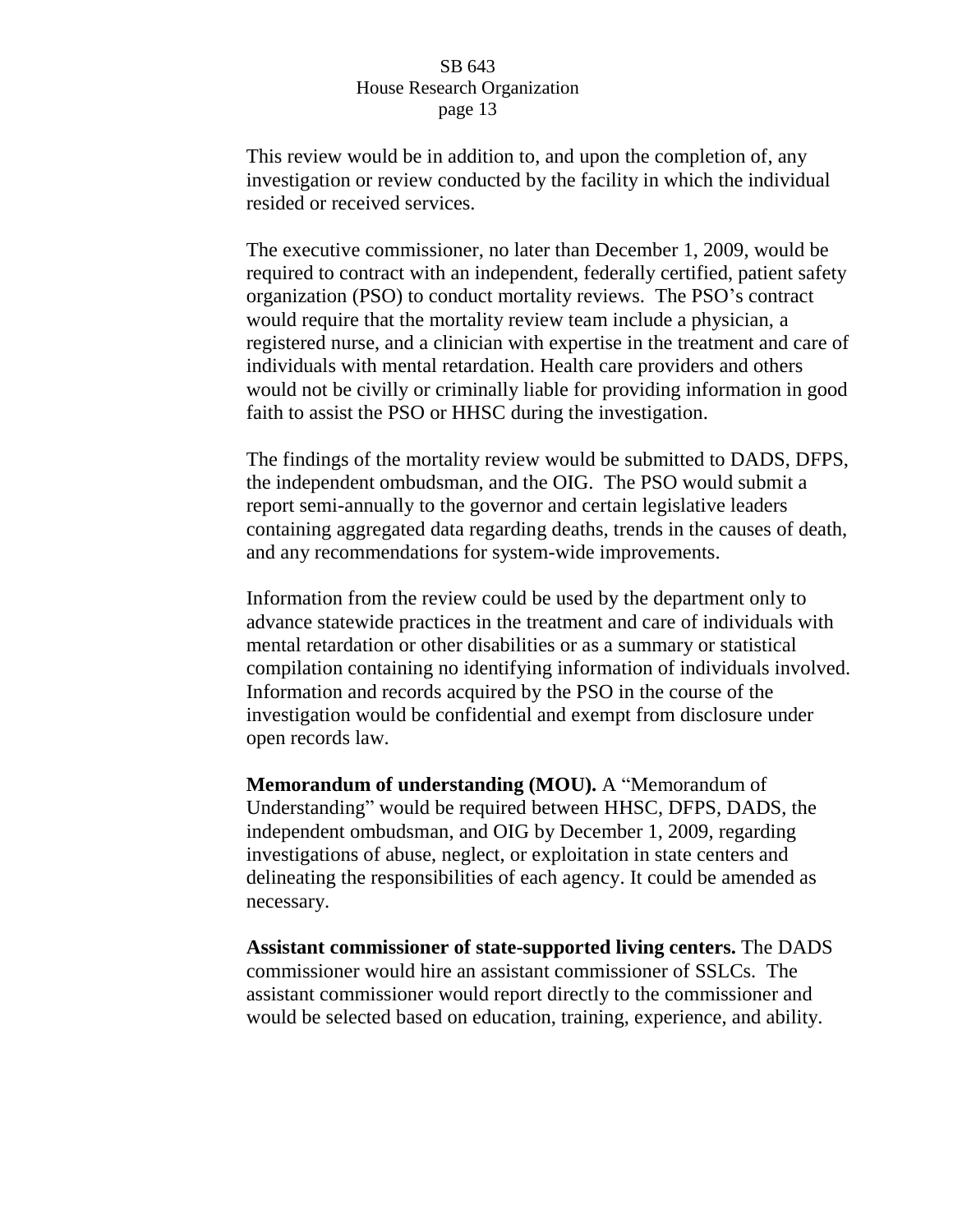The assistant commissioner's duties would include:

- supervising the operation of the SSLCs;
- verifying that quality health and medical services were being provided;
- verifying and certifying qualifications for employees of SSLCs;
- working with the commissioner to create administrative guidelines for proper implementation of federal and state statutory law and judicial decisions; and
- consulting with DSHS to ensure that individuals with dual diagnosis residing in state centers were provided with appropriate care and treatment.

When an assistant commissioner of SSLCs was employed, the current position of section director over state schools would be eliminated.

**Electronic database.** DADS, in consultation with DFPS and the OIG, would develop and maintain an electronic database to collect and analyze information on the investigation and prevention of abuse, neglect, and exploitation of individuals with mental retardation residing in publicly or privately operated ICFs-MR or in HCS group homes, other than foster homes, and the results of the regulatory investigations or surveys performed by DADS on those facilities or providers.

The information in the database would be detailed, easily retrievable, and include information on abuse, neglect, and exploitation investigations and regulatory investigations. At a minimum, the database would have to include:

- the number of allegations of abuse, neglect, or exploitation received about a facility or group home, other than a foster home;
- $\bullet$ the number of allegations about a facility or group home, other than a foster home, substantiated through an investigation; and
- findings on failure to comply with regulatory standards directly  $\bullet$ related to the prevention of abuse, neglect, or exploitation in a facility or group home, other than a foster home, aggregated and disaggregated by home, provider, and facility.

**Increased penalties.** CSSB 643 would increase the penalty for failure to report the abuse of a child from a class B misdemeanor (up to 180 days in jail and/or a maximum fine of \$2,000) to a class A misdemeanor (up to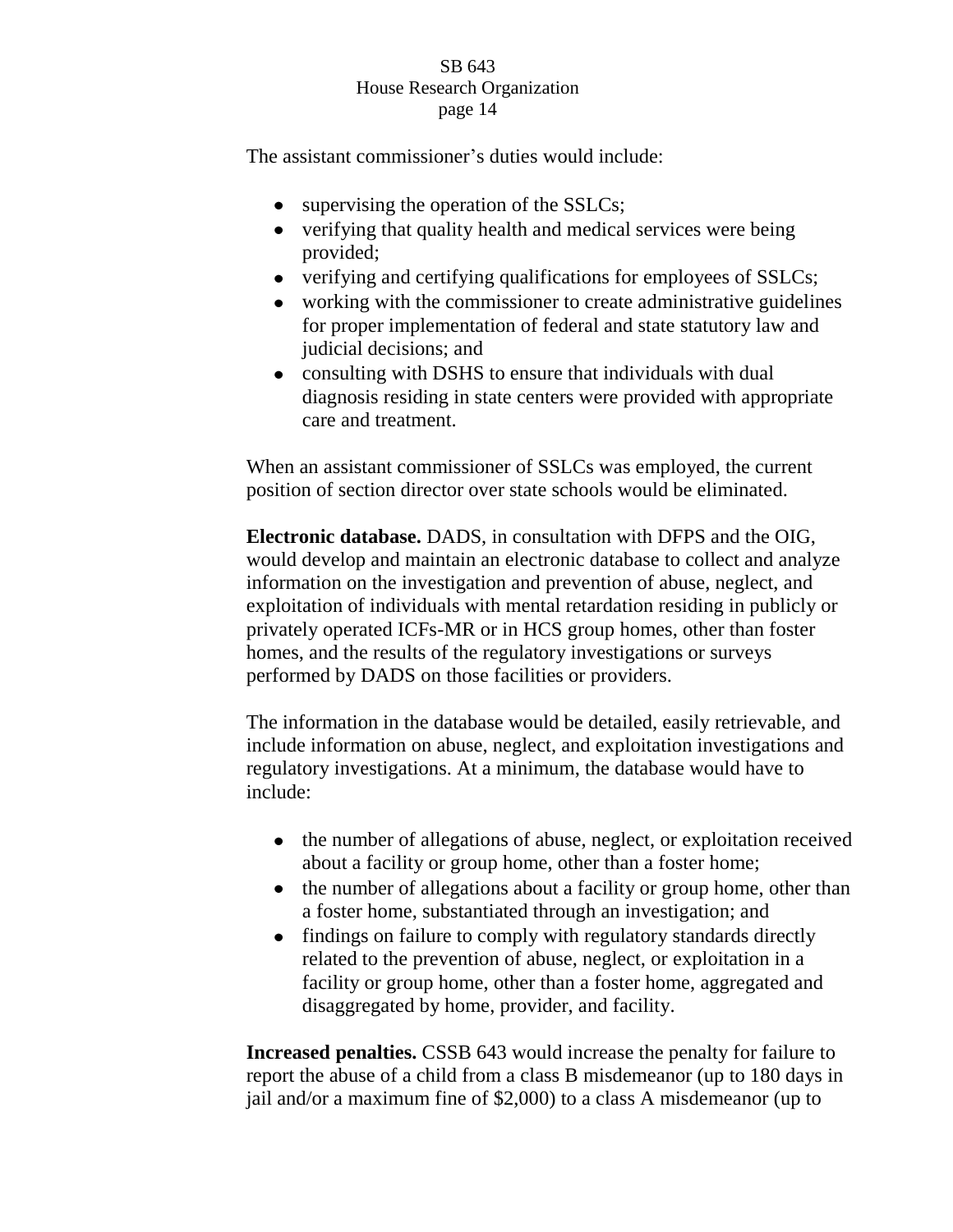one year in jail and/or a maximum fine of \$4,000). If at trial it was shown that the child was a person with mental retardation who resided in a state center and the actor knew the child had suffered serious bodily injury from the abuse or neglect, the penalty would be a state-jail felony (180 days to two years in a state jail and an optional fine of up to \$10,000).

The penalty for knowingly failing to report the abuse, neglect, or exploitation of an elderly or disabled person is a class A misdemeanor (up to one year in jail and/or a maximum fine of \$4,000). CSSB 643 would increase the penalty to a state-jail felony (180 days to two years in a state jail and an optional fine of up to \$10,000) when the disabled person was a person with mental retardation residing in a state center or a private ICF-MR and the actor knew that the disabled person suffered serious bodily injury as a result of the abuse, neglect, or exploitation.

The bill would increase the penalty for intentionally and knowingly committing an injury to a disabled individual if the disabled individual resided in a state center or ICF-MR and the actor was a direct-care employee for the victim. The penalty for the offense would increase from a third-degree felony (two to 10 years in prison and an optional fine of up to \$10,000) to a second-degree felony (two to 20 years in prison and an optional fine of up to \$10,000).

**Interim select committee.** CSSB 643 would establish the Interim Select Committee on Criminal Commitments of Individuals with Mental Retardation to study the criminal commitment process for individuals with mental retardation who were found incompetent to stand trial or who were acquitted by reason of insanity. The committee's study would include:

- the advantages and disadvantages of the existing system;
- the number of individuals with mental retardation who were criminally committed each year and the number found to be violent or dangerous through the criminal commitment process;
- whether the commitment process should be changed to provide for the commitment of individuals with mental retardation found to be violent or dangerous to a mental retardation facility instead of to a mental health facility; and
- the costs associated with modifying the criminal commitment  $\bullet$ process.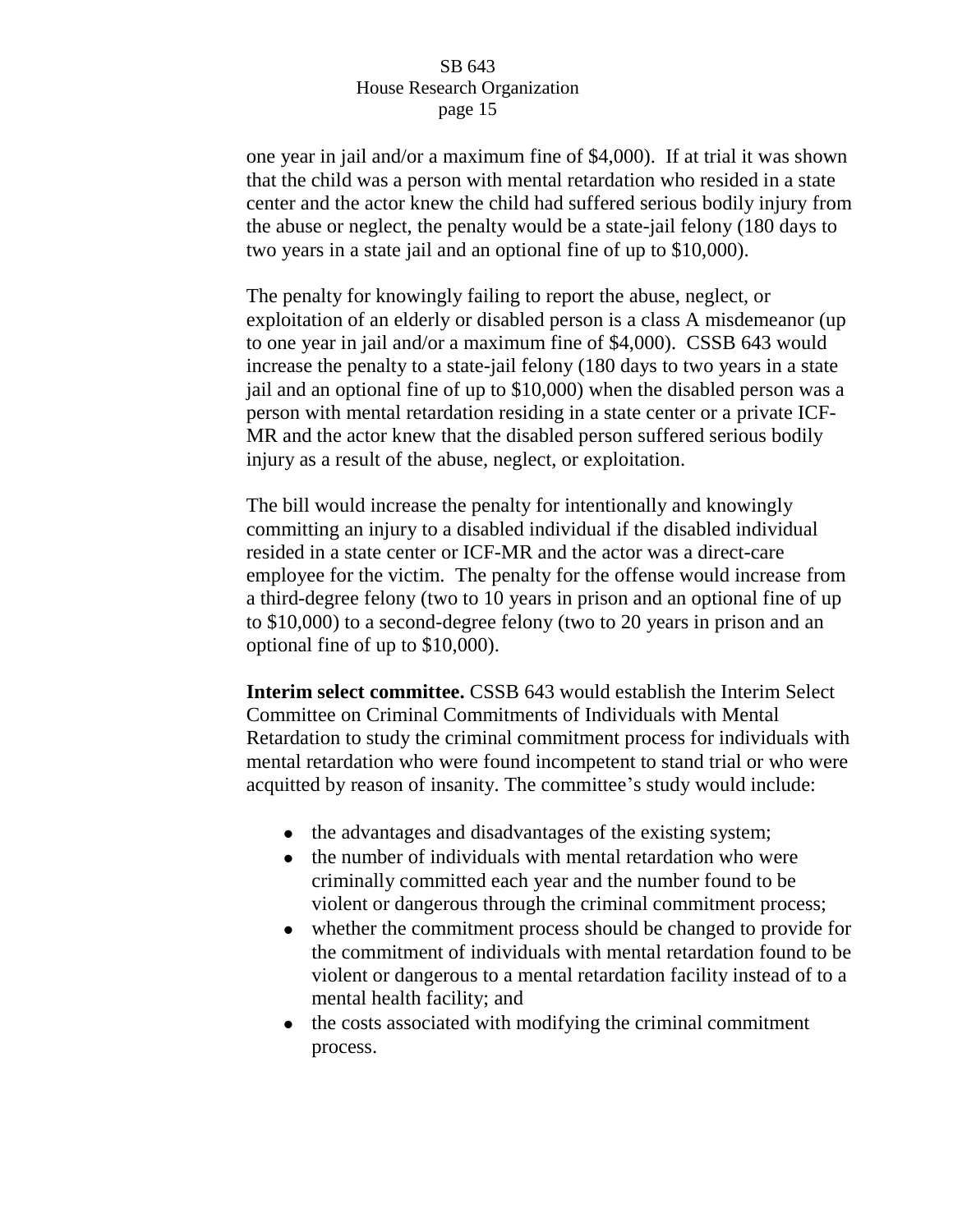|                           | The committee would include the chairs of various legislative committees<br>and would report its findings to the governor, the lieutenant governor, the<br>House speaker, and legislators by December 1, 2010.                                                                                                                                                                                                                                                                                                                                                                                                                                |
|---------------------------|-----------------------------------------------------------------------------------------------------------------------------------------------------------------------------------------------------------------------------------------------------------------------------------------------------------------------------------------------------------------------------------------------------------------------------------------------------------------------------------------------------------------------------------------------------------------------------------------------------------------------------------------------|
|                           | The bill would make various technical and conforming changes, and<br>would apply to dismissals of state center employees hired before, on, or<br>after the effective date of this act. If a state agency determined that a<br>federal waiver or authorization was required to implement a provision of<br>the bill, the agency could delay implementation of the provision until the<br>federal waiver or authorization was granted.                                                                                                                                                                                                          |
|                           | The bill would take immediate effect if finally passed by a two-thirds<br>record vote of the membership of each house. Otherwise, it would take<br>effect September 1, 2009.                                                                                                                                                                                                                                                                                                                                                                                                                                                                  |
| <b>SUPPORTERS</b><br>SAY: | CSSB 643 would address problems that have played a significant role in<br>the ongoing allegations of abuse, neglect, and exploitation of one of the<br>state's most vulnerable populations—the intellectually and<br>developmentally disabled individuals in state schools, private ICFs-MR,<br>and HCS group homes. The bill would reform the internal operations of<br>state facilities and increase oversight. It would enhance investigation and<br>reporting procedures, institute training, establish safeguards for residents<br>and clients, assist staff, and ultimately initiate change in the current culture<br>of state schools. |
|                           | State-supported living centers and center directors. CSSB 643 would<br>change the name "state schools" to a more accurate and illustrative term.<br>"State school" is a misnomer that leads to confusion because, while state<br>schools do provide some educational services they are residential settings                                                                                                                                                                                                                                                                                                                                   |

schools do provide some educational services, they are residential settings offering a wide array of services, treatments, and habilitation, primarily to adults. The associated title of "state school superintendent" reinforces the confusion. The bill would require transitioning to the more appropriate terms "state-supported living center" and 'center director."

Center directors would have authority to remove an employee if the director believed residents were at risk, whereas current law requires a state school superintendent to have "good cause" to terminate an employee. The bill would remove the requirement for "good cause" so that a center director could terminate an employee without a review hearing if the director felt it was necessary to protect residents. In specifically addressing the powers and duties of an SSLC director, the bill would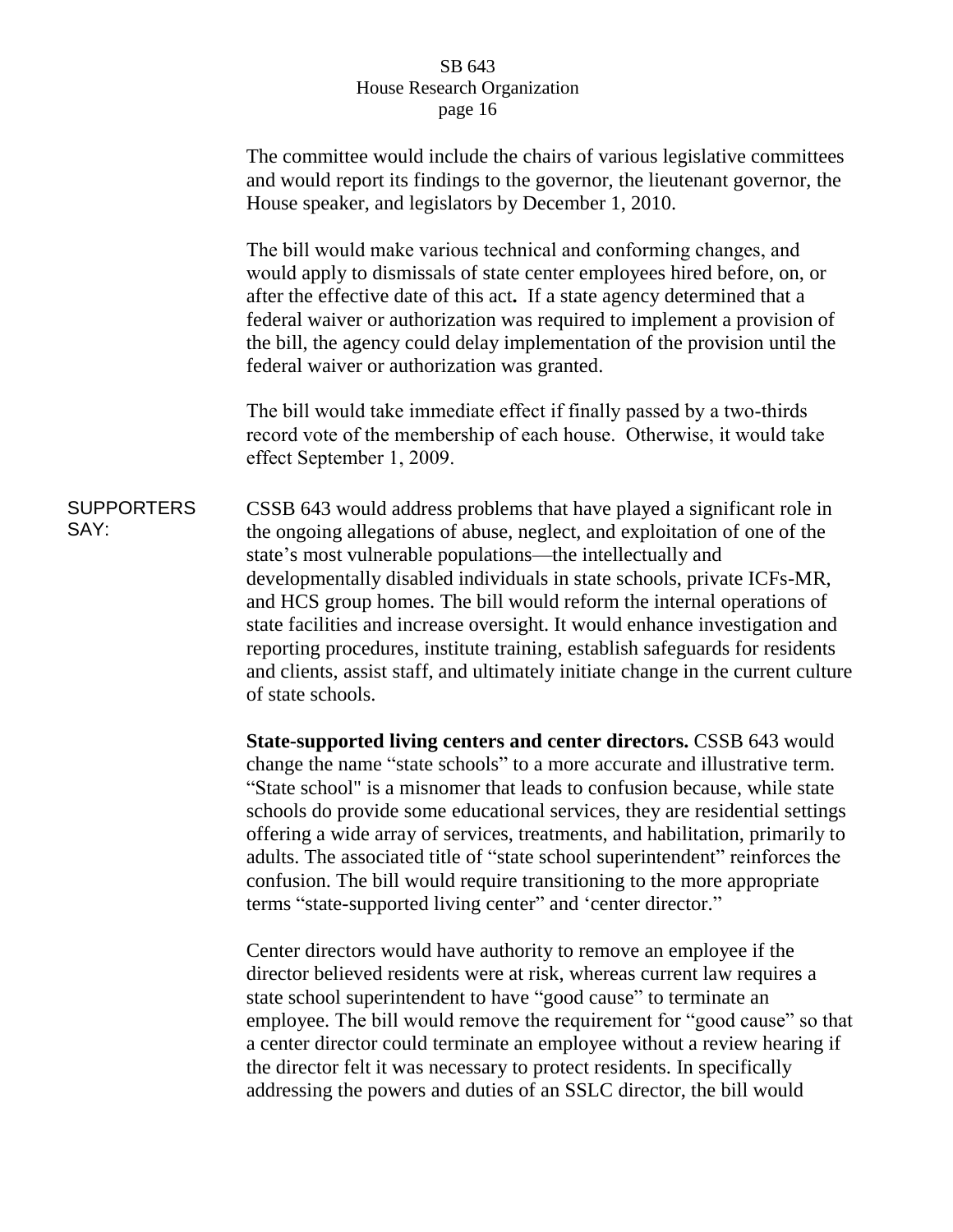address a December 2008 recommendation by the House Select Committee on Services for Individuals Eligible for Intermediate Care Facility Services.

**Video surveillance.** The use of video surveillance systems would be a deterrent for inappropriate behavior and provide evidence in cases of alleged abuse, neglect, or exploitation. The privacy of residents would be maintained by the bill's limitations on camera use, but cameras in hallways and other common areas would protect residents. Employees would know their movements into and out of residents' rooms were recorded and time stamped and could be evidence should any abuse occur in private.

Cameras already are used to protect other vulnerable populations, including residents in nursing homes. In 2007, the state auditor recommended increasing video surveillance to help secure TYC facilities for the safety of juvenile residents. In a follow-up report in 2009, the auditor noted that increasing the number of video surveillance systems was a factor that increased security and monitoring of the schools.

**Criminal background checks and fingerprinting.** Studies have shown that fingerprint background checks are the most accurate type of background checks. An individual can fake a name but not a fingerprint. Both the state auditor and a Senate interim report recommended this measure.

**Person ineligible for license.** The bill would amend current law restricting an individual from obtaining a license to operate a private ICF-MR if the person had a conviction that would bar the person from employment in a facility. The bill would expand the law to include those who may not have had the license in their names but who were actively involved in the controlling operations and direction of a facility. This would prevent bad actors from remaining in the business of caring for vulnerable residents.

**Drug testing.** A House interim report recommended that current DADS policy allowing employee drug testing only upon reasonable suspicion of drug use be changed to allow random drug testing of all state center employees. This would help protect residents from harm by ensuring that employees were not under the influence of drugs.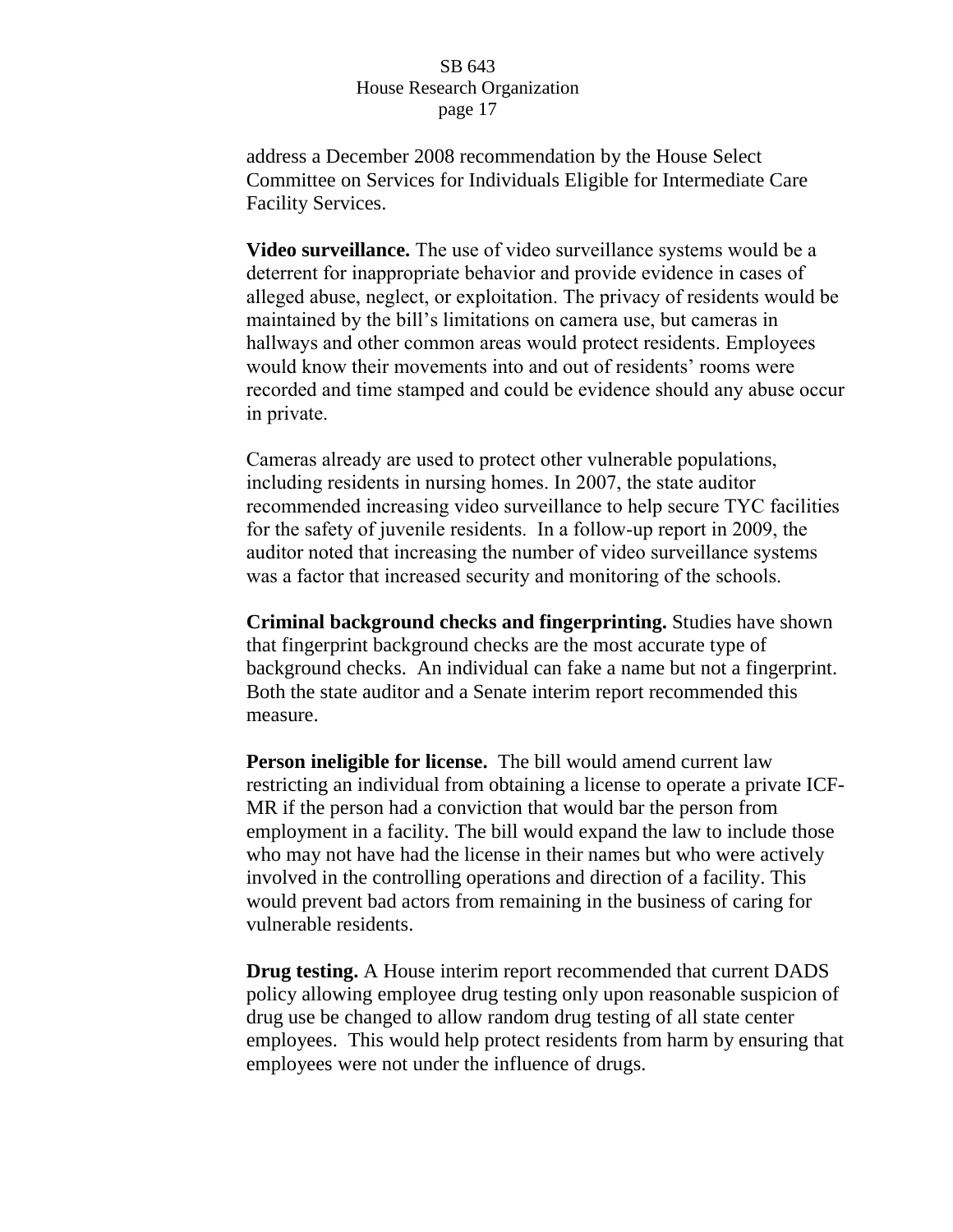**Center employee training.** DOJ findings noted the need for increased training of staff. The training required by the bill would ensure that staff were adequately prepared to care for the specialized needs of intellectually and developmentally disabled individuals. The value-based training recommended by the interim committee and provided by the bill would initiate a philosophical shift and change in state school culture by focusing on valuing each resident as an individual, respecting the needs and abilities of each resident, and recognizing the uniqueness of developmentally disabled individuals, while offering them the highest quality of life.

DADS would be required to provide direct care employees with training on implementing the unique interdisciplinary treatment program (ITP) of each resident for whom the employee would provide direct care. DOJ noted a lack of training on residents' direct care plans and the importance of knowing not just how to care for individuals with developmental disabilities in general, but also how to care for each specific individual under the employee"s care. For example, if an employee cared for someone who could communicate only by blinking his or her eyes, then the employee would need that specific training.

CSSB 643 would also address an interim committee recommendation that all staff receive Community Living Options Information Process (CLOIP) training in order to have a full understanding of the service options available to residents and clients.

**Forensic state-supported living center.** Establishing a separate forensic state center would provide more appropriate care for high-risk alleged offender residents and a safer environment for residents of other SSLCs. Currently, alleged offenders, including those deemed to be "high risk," are found throughout the state school system, housed with non-offender populations and cared for by regular direct care staff in the centers. Assigning all high-risk alleged offenders to the designated forensic center would allow those individuals to be cared for by staff specially trained to meet the needs of this unique population.

The bill would ensure that current alleged offender residents were not transferred to the newly designated forensic center until they had been determined to be "high-risk" and all administrative appeals challenging the determination had been exhausted. Therefore, no undue transfer or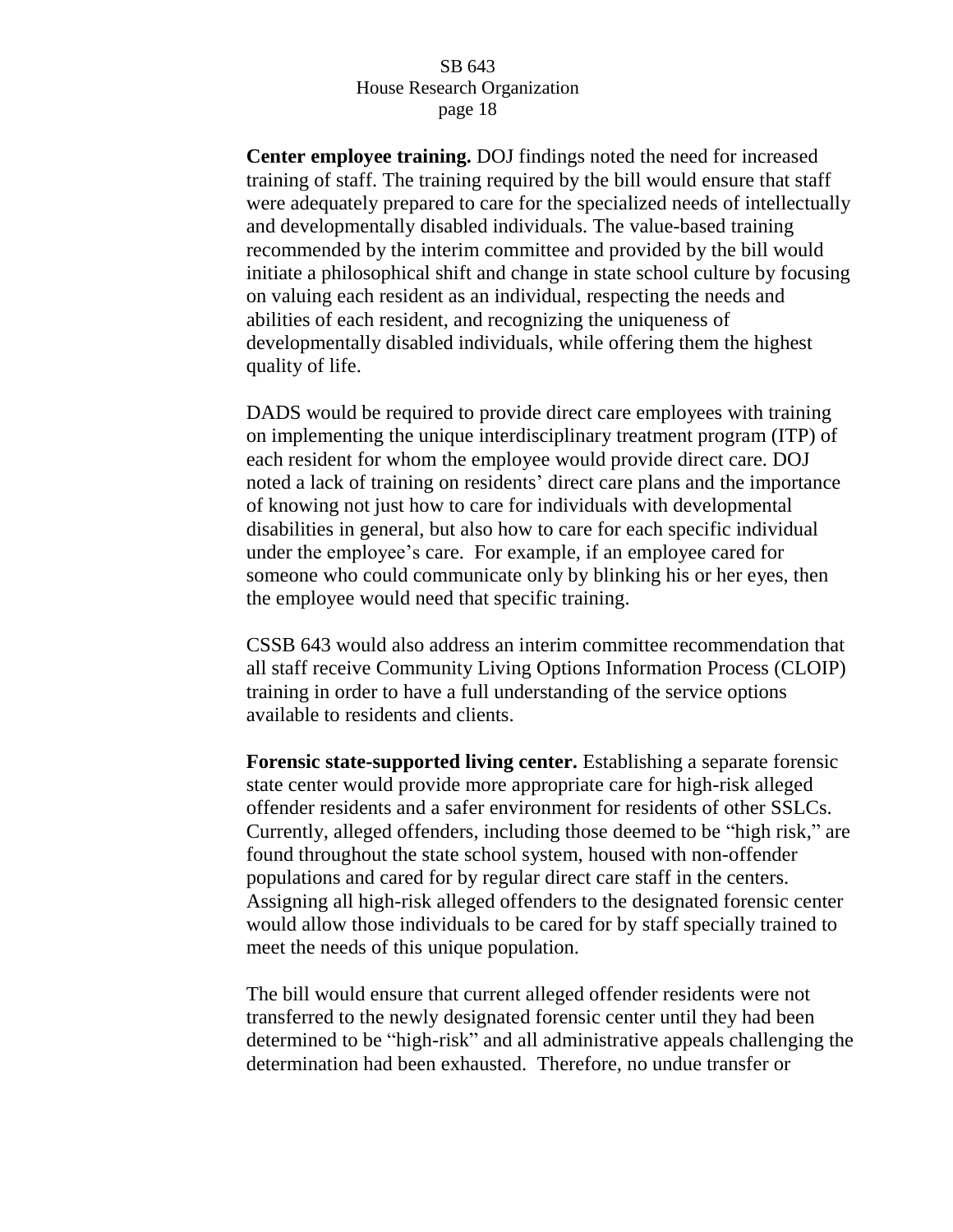disruption would be imposed on current alleged offender residents until a final determination had been made.

Individuals coming into the system on an initial criminal commitment would be entering from the court system, so an interdisciplinary team (IDT) determination could not be made and, even if it were, the only alternative would be to keep them in jail until all administrative appeals were exhausted. The bill would protect these individuals by requiring a determination to be made within 30 days of arriving at the forensic center.

CSSB 643 would provide for annual reviews of all alleged offenders determined to be high-risk so that if someone was determined to no longer be at risk of inflicting substantial physical harm to another, the individual could be transferred out of the forensic center to another SSLC.

**Office of Independent Ombudsman.** An ombudsman would be established as an independent entity focused on the needs of residents and clients. The ombudsman would strengthen oversight and be a confidential intermediary among parents, residents, guardians, and DADS. Assistant ombudsmen would be located at each school to ensure that the rights of residents were upheld and to help residents advocate for their interests.

The office would serve as a check and balance for DADS because it would be authorized to review procedures and services. The bill would keep lines of authority clear, limiting the investigatory powers of the office to non-criminal cases that under the bill would be handled by the Office of Inspector General. Requiring the office to report to the Legislature and to immediately report certain serious or flagrant situations would be yet another check, and allowing the ombudsman to make investigation reports public if all identifying information was removed would provide greater transparency and public oversight of the agency.

**Toll-free number.** Facilities would have to post the ombudsman"s tollfree number in common areas where residents could readily view it and provide private telephone service. Although other toll-free numbers currently are posted in facilities, the addition of one more would help residents and might encourage them to call when necessary.

**Consumer rights employees.** The bill would not assume the status quo and would make possible the hiring of new employees in assistant ombudsmen positions by requiring current state school staff employed as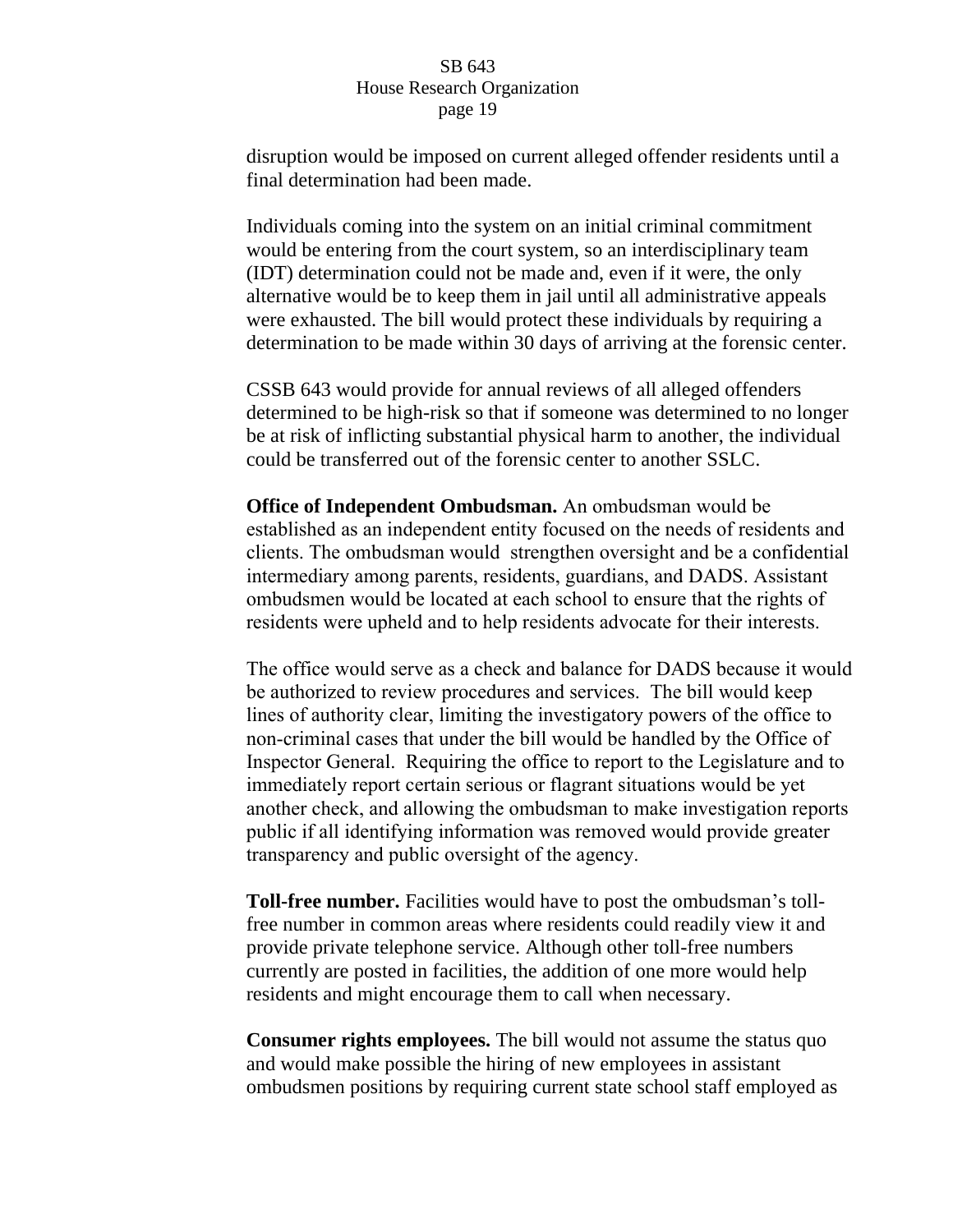consumer rights officers to resign as of the effective date of the bill. These employees could apply for the position of assistant ombudsman, but the bill would not guarantee their rehire as the required qualifications for assistant ombudsmen would be substantially higher than those for a human or civil rights officer.

**New agency roles and procedures, private facilities.** CSSB 643 would improve oversight of private ICFs-MR and assisted living facilities (ALF) providing services to individuals under the Deaf-Blind with Multiple Disabilities (DB-MD) waiver program. Currently, when an allegation of abuse, neglect, or exploitation is received about a private ICF-MR or ALF, the private institution investigates itself, and DADS follows up to confirm that the investigation was conducted properly and to check for compliance with state and federal licensure and certification standards. The bill would remove the conflict of interest inherent in the current process by providing that reports of abuse and neglect in private institutions be investigated by DFPS, rather than the facility accused of abuse investigating itself.

Placing DFPS in charge of investigations within these facilities would bring consistency to the process so that all providers of services to individuals with intellectual and developmental disabilities were investigated by DFPS for allegations of abuse, neglect, or exploitation.

The bill also would improve the current system of private group home inspection by requiring unannounced on-site surveys of all HCS group homes in the state, other than foster homes. Under the current system, DADS surveys a sample of group homes each year, but not all.

In addition, the bill would provide for more transparency as DADS would be required to notify all residents and family members when an incident of abuse, neglect, or exploitation of a state center resident occurred.

**Office of Inspector General (OIG).** The investigation procedures established by the bill would better protect developmentally disabled residents and better enable state and local law enforcement's ability to criminally prosecute abuse in facilities.

Currently, DFPS decides at the intake level, usually over the telephone, the priority of a report and whether or not a criminal act is involved. Depending upon the initial determination, it may be days before DFPS arrives to investigate. If upon investigation the department realizes that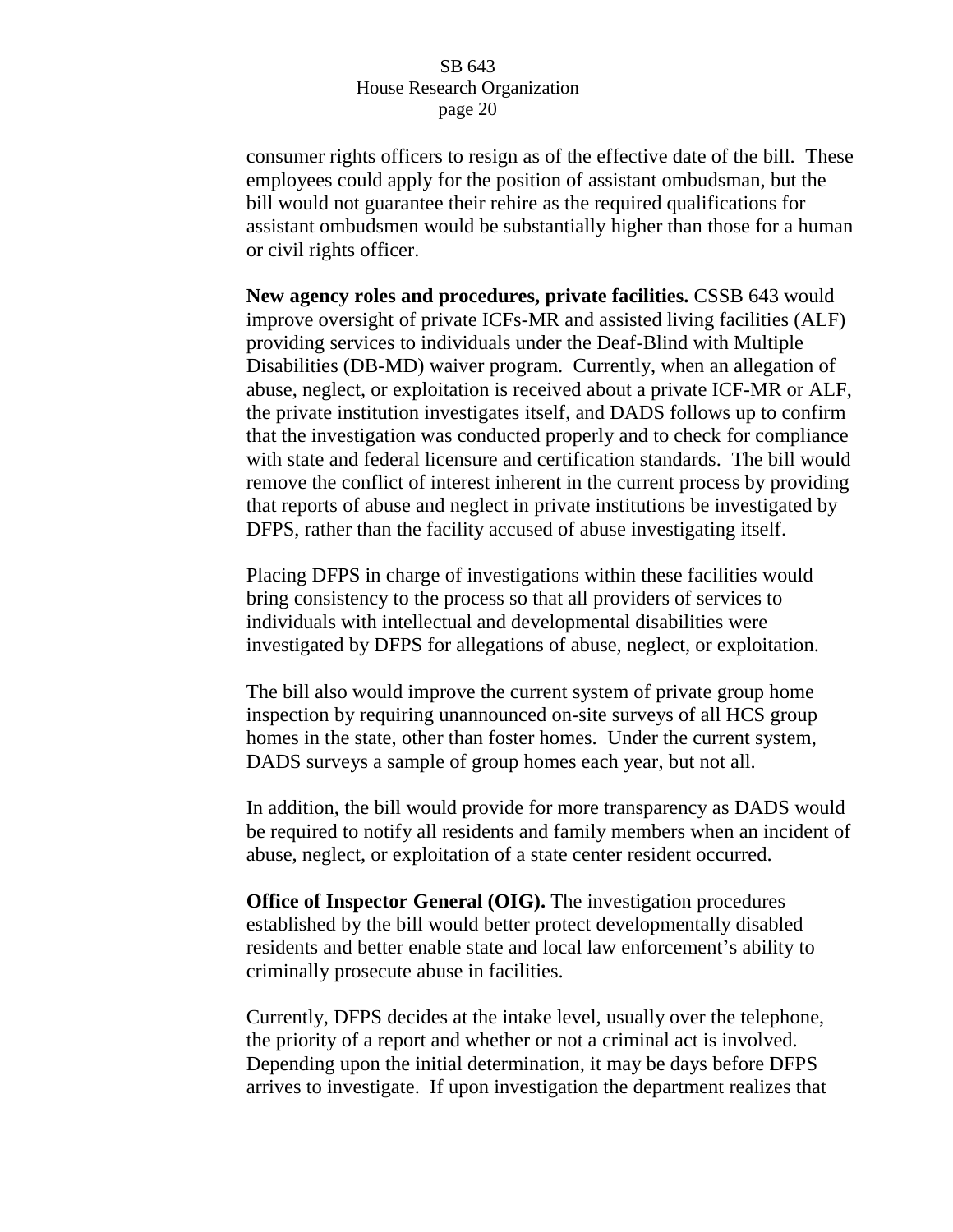the incident was more serious than initially thought, or that a crime did take place when previously none was assumed, then it often is too late to obtain a prosecution because evidence is lost in the intervening days.

The bill would ensure that critical evidence was not lost and more prosecutions of abusers could take place by requiring that, within 24 hours, the OIG make a determination on whether a criminal offense had occurred. This would allow a more timely initiation of investigations, resulting in a greater preservation of evidence and more successful prosecutions. The bill would increase the probability of early detection of a problematic situation in a center with the requirement that the OIG analyze each report to detect patterns indicating abuse, neglect, or exploitation within a center.

**Mortality review.** CSSB 643 would require HHSC to employ independent experts to review all deaths of residents in state schools, private ICFs-MR, three or four bed HCS group homes, or individuals in the DB-MD waiver program residing in licensed assisted living facilities, as recommended by the federal Government Accountability Office (GAO). These reviews would help determine whether deaths were preventable, caused by abuse or neglect, lack of adequate care, or natural causes. Mortality reports issued by the patient safety organization would provide regulators, providers, and legislators with trend data and strategies to improve care of this population, yet confidentiality would be maintained to protect residents and clients and encourage cooperation by all parties.

Mortality reviews would increase independence and transparency. Currently, when a death occurs in a state school, DADS handles the incident and reports it only to DFPS or HHSC if DADS believes there is an indication that the death was not due to natural causes. Under the bill, more trust would be instilled in the system because one agency, DADS, would administer the SSLC program; a second, DFPS, would investigate the circumstances of incidents to determine if they were due to abuse, neglect, or exploitation; and a third agency, HHSC, would be responsible for mortality reviews to identify trends and address quality of care.

**Assistant commissioner of state-supported living centers.** The bill would establish the position of assistant commissioner of SSLCs at DADS to create a centralized jurisdiction over issues related to improvement in state centers, as recommended by the House interim report. The assistant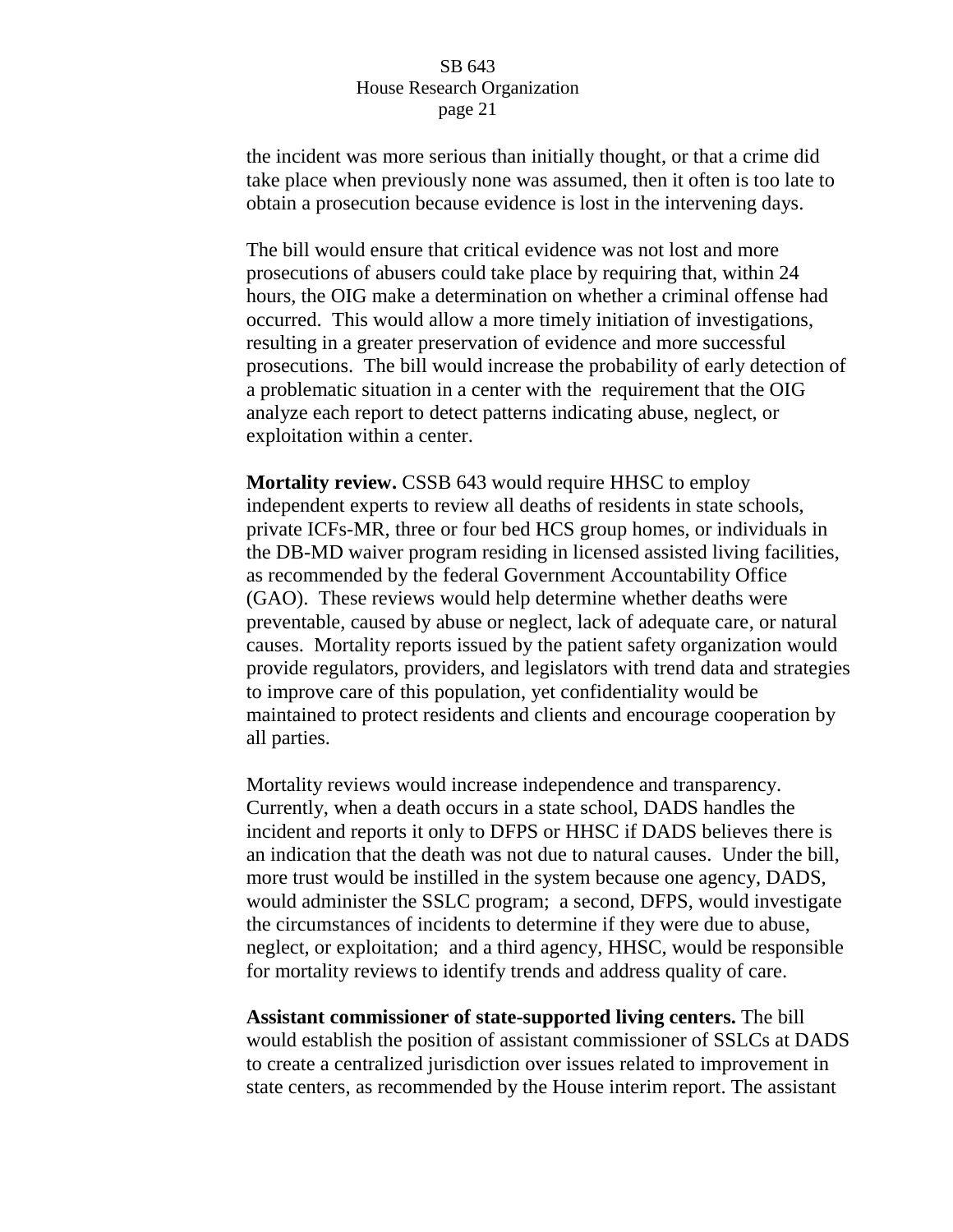commissioner could work with the commissioner to ensure expedient, effective implementation of the recommendations and improvements specified by the Department of Justice. The position would not add another layer of bureaucracy because it would replace the existing section director of state schools at DADS.

**Electronic database.** The electronic database established by the bill would further protection of intellectually and developmentally disabled individuals by increasing oversight in state centers, private ICFs-MR, and HCS group homes. The database would aid in monitoring trends in the incidence of abuse and neglect so that problems could be immediately addressed, regardless of the setting in which they were taking place.

**Increased penalties.** Abuse and neglect of this population is deplorable, and the increased penalties provided by the bill reflect the seriousness of these crimes.

**OPPONENTS** SAY: CSSB 643 would not address major systemic issues cited by DOJ in its report, such as staff-to-client ratios and the lack of mid-level supervision. Security cameras, name changes, and ombudsmen provided by CSSB 643 would not change the culture of state schools, and the culture is the prime cause of the abuse and neglect. When individuals with limited education, training, and skill are given total control over vulnerable individuals" lives, abuse and neglect will occur, and the bill would do nothing to change this basic fact. Living in a large institution involves living by group mentality, and individuality is lost. While oversight and protection legislation is important, the need to reform and rethink the system as a whole, including moving more individuals into the community, is just as important.

> **State-supported living centers and center directors.** CSSB 643 would simply waste fiscal resources of the state by changing the name of state schools to "state-supported living centers." The cost of the name change would be \$650,000, yet residents and clients would not be better served nor better protected as a result of the name change. People would continue to call them "state schools," as they always have.

> In addition, changing the name to "living centers" would not make the facility any more person-centered or allow for more individual selfdetermination. It simply would establish a politically correct name that would distance itself from the negative connotations associated with "state schools," such as the DOJ report and the hundreds of allegations of abuse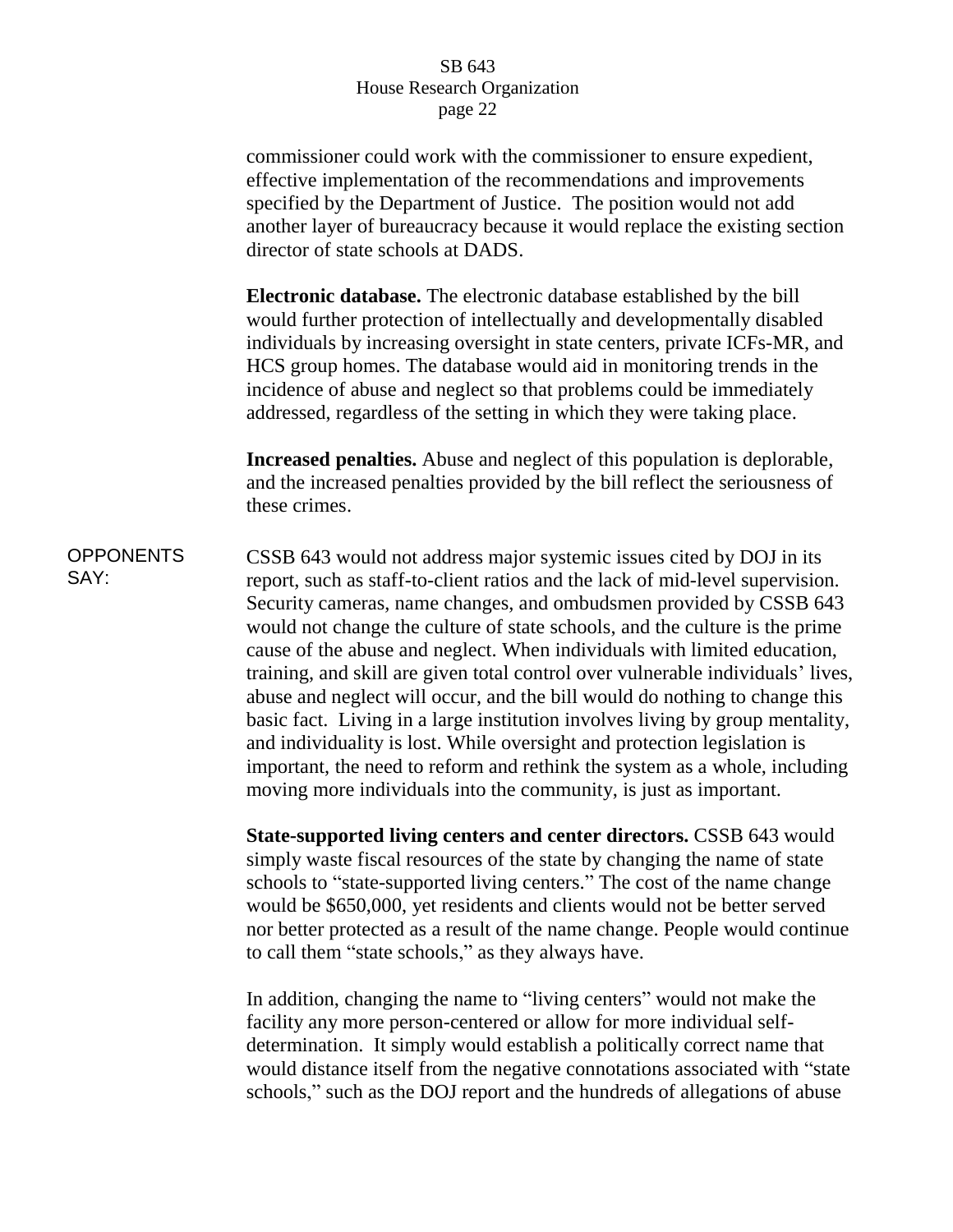and neglect. Giving state schools a different name would not address the continuing problems occurring there.

**Video surveillance.** The bill"s requirement of video surveillance would be costly while failing to achieve a safer environment for residents. The presence of cameras in common areas would not likely reduce the incidence of abuse and neglect because most of it occurs in private, and the cameras actually could cause harm by providing a false sense of security. The fiscal resources allocated for cameras would be better spent on items that would truly produce change, such as adequate staffing, midlevel supervision, and increased pay to attract higher-quality employees.

**Drug testing.** Random drug testing of center employees under the bill would be a good practice for protecting residents from possible mistreatment by a staff member under the influence of drugs. However, individuals with developmental disabilities living in private ICFs-MR and HCS group homes deserve the same protection, and the bill would not provide it to these groups.

**Center employee training.** While increased training is good, the bill would do nothing to address increasing the quality of individuals hired to care for residents, such as establishing higher education requirements or increased pay.

Training in the CLOIP (community living options information process) would not be appropriate for all staff members, just as the CLOIP process is not appropriate for all residents. CLOIP has merit for those who have the capacity to use it, but many state school residents have profound and severe mental retardation and lack the capacity to make decisions about their care. In addition, 60 percent of state school residents do not have a legal guardian. Without a legal guardian, a severely or profoundly mentally retarded individual would not be in a position to properly participate in the CLOIP process, and the process itself would be susceptible to manipulation.

**Forensic state-supported living center.** CSSB 643 should require determinations of "high risk" to be made before an alleged offender was transferred to the forensic SSLC. The bill would require DADS to place all developmentally disabled minors criminally committed under Family Code, ch. 55 into the forensic SSLC with high-risk alleged offenders. Most offenders with mental retardation are arrested for committing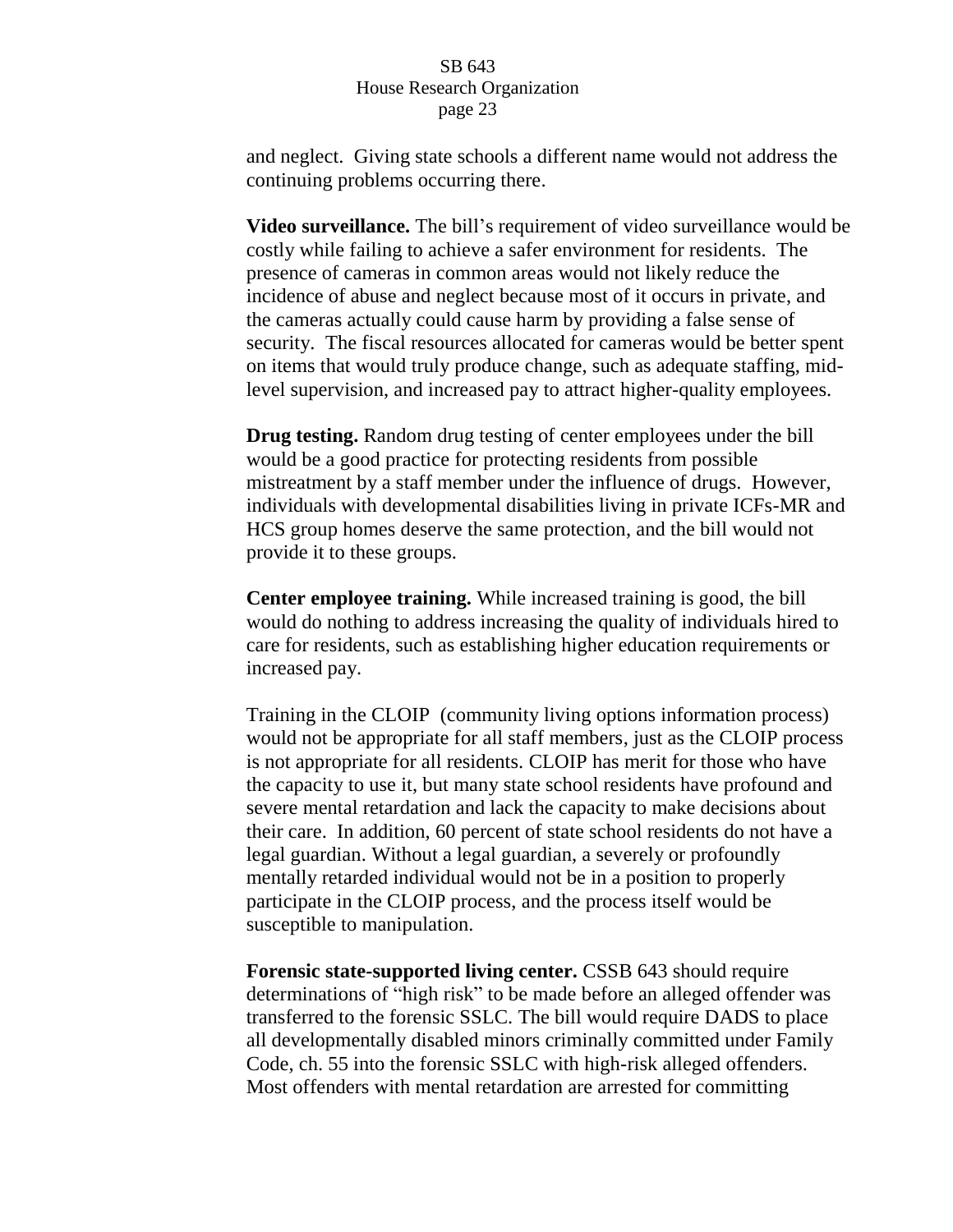misdemeanors, such as public disturbances or trespassing, as opposed to serious felonies. This would mean that all court-committed children would be placed with high-risk, dangerous individuals before ever being determined to be high-risk themselves. For individuals with developmental disabilities, this would be a sufficient amount of time to learn bad behaviors from others who may in fact be dangerous.

Another reason the determination of high risk should be made before the individual is transferred to the forensic SSLC is that when the routines of individuals with developmental disabilities are interrupted, maladaptive behaviors can intensify. The transfer itself could result in behavior problems that could cause them to be deemed high risk.

The bill would provide for administrative hearings to appeal a determination, but again, this should happen before the classification is final and a transfer has been made. Individuals denied Medicaid benefits continue to receive benefits until the appeals process has been exhausted. The same consideration should be applied to alleged offenders so that no transfer or classification of an alleged offender was made until all due process rights were exhausted.

The bill does not contain provisions by which alleged offenders could return to their communities. CSSB 643 would provide for periodic reviews to determine whether the individual continued to be "high risk" for inflicting substantial harm to another, but would provide no review of the state center placement in general. Under the bill, an individual would be presumed to be guilty based on their intellectual disability and, instead of a time-certain sentence in the criminal justice system, would receive an indefinite sentence to a state center. Given the negative impact of institutionalization on children, the bill should provide specific measures to ensure that any criminally related placement of a child was limited to the minimal time possible.

**Office of Independent Ombudsman.** Creating a new Office of Independent Ombudsman and placing assistant ombudsmen at each facility would be a waste of limited state fiscal resources by needlessly creating another layer of government bureaucracy and would not change anything within the system. "Human rights officers" have been in place in each state school for years. The duties of these officers are virtually identical to those of the ombudsmen that would be created under the bill. In addition, the bill would allow these current state school employees to be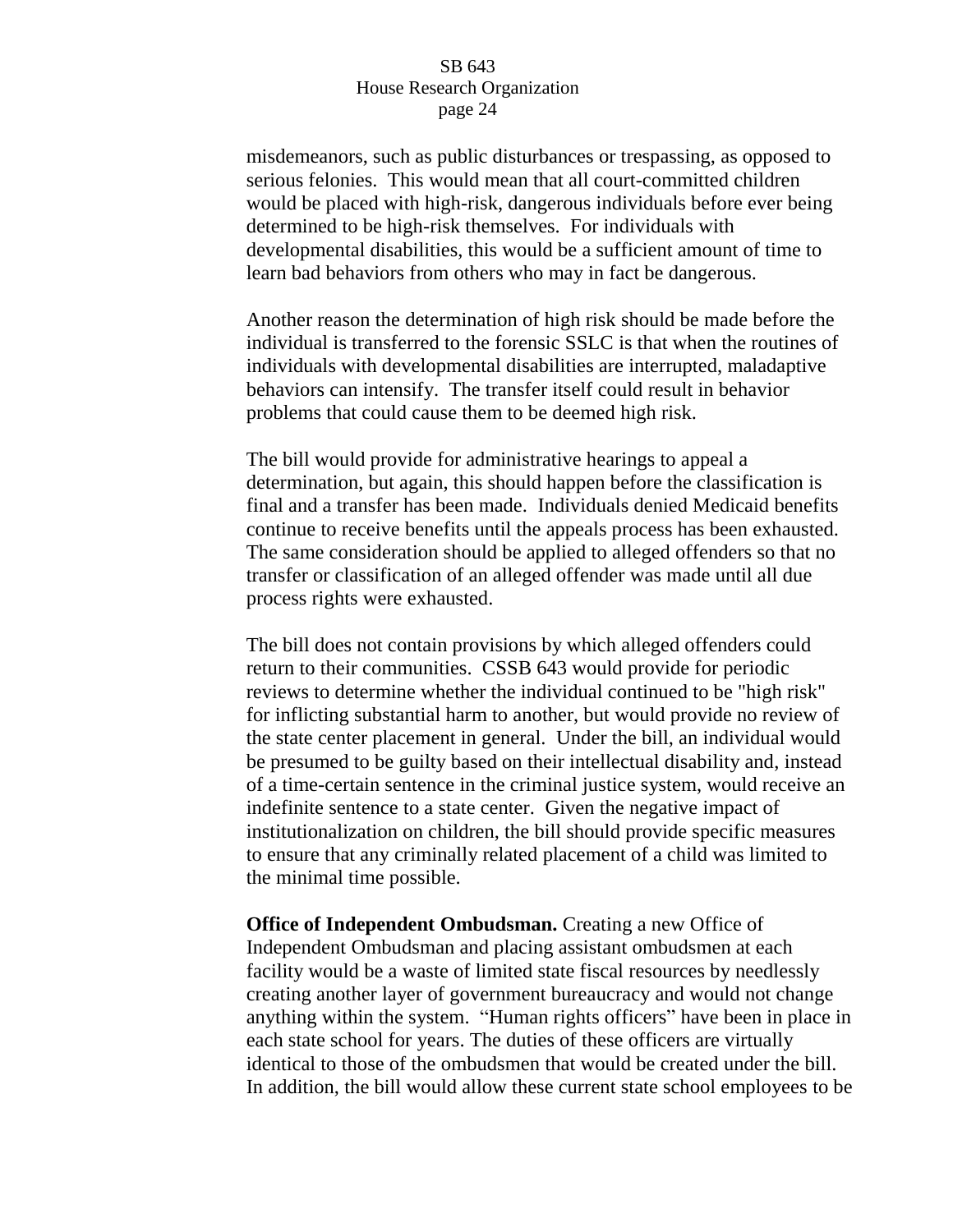hired as the "assistant independent ombudsmen" as of the effective date of the bill. In fact, as of March 2009, the name of the position of human rights officer in each state school already has been changed to the "ombudsman." The bill simply would change the title of the position and provide a lead independent ombudsman appointed by the governor, which would only serve to politicize the office.

The bill instead should place existing human rights officers, or ombudsmen, under the direction of the existing HHSC long-term care ombudsman, thereby creating just one office of ombudsman that would oversee all HHSC agencies and receive complaints statewide. The office and positions already exist, so this modification would be more efficient and less costly than that proposed in the bill. Alternatively, in order to really change or reform the facilities, the bill should require that assistant ombudsmen have no prior association or relationship with the facility in which they were placed, or even better, no relationship to the system at all.

The bill would not specifically prohibit retaliation against residents or family members. The Senate-passed bill would protect employees from retaliation and the committee substitute added "or other persons," but residents and families should have an equally stated level of protection.

**Toll-free number.** The required toll-free number for the independent ombudsman would do nothing to change the reporting of abuse and neglect. Three toll-free numbers already are posted in state schools for reporting allegations of abuse, neglect, or exploitation:

- DFPS statewide intake number for abuse, neglect, and exploitation;
- DADS office of consumer rights and services; and
- Advocacy, Inc.

One more toll-free number would change nothing.

**New agency roles and procedures, private facilities.** Investigation reports should be provided to the resident and a family member or LAR. They also should be made available to the public, with identifying information redacted. It is doubtful that the current reform of the state schools would even be possible if it were not for public records.

**Office of Inspector General (OIG).** It is unnecessary to make a major change and shift in current roles and duties with regard to investigations.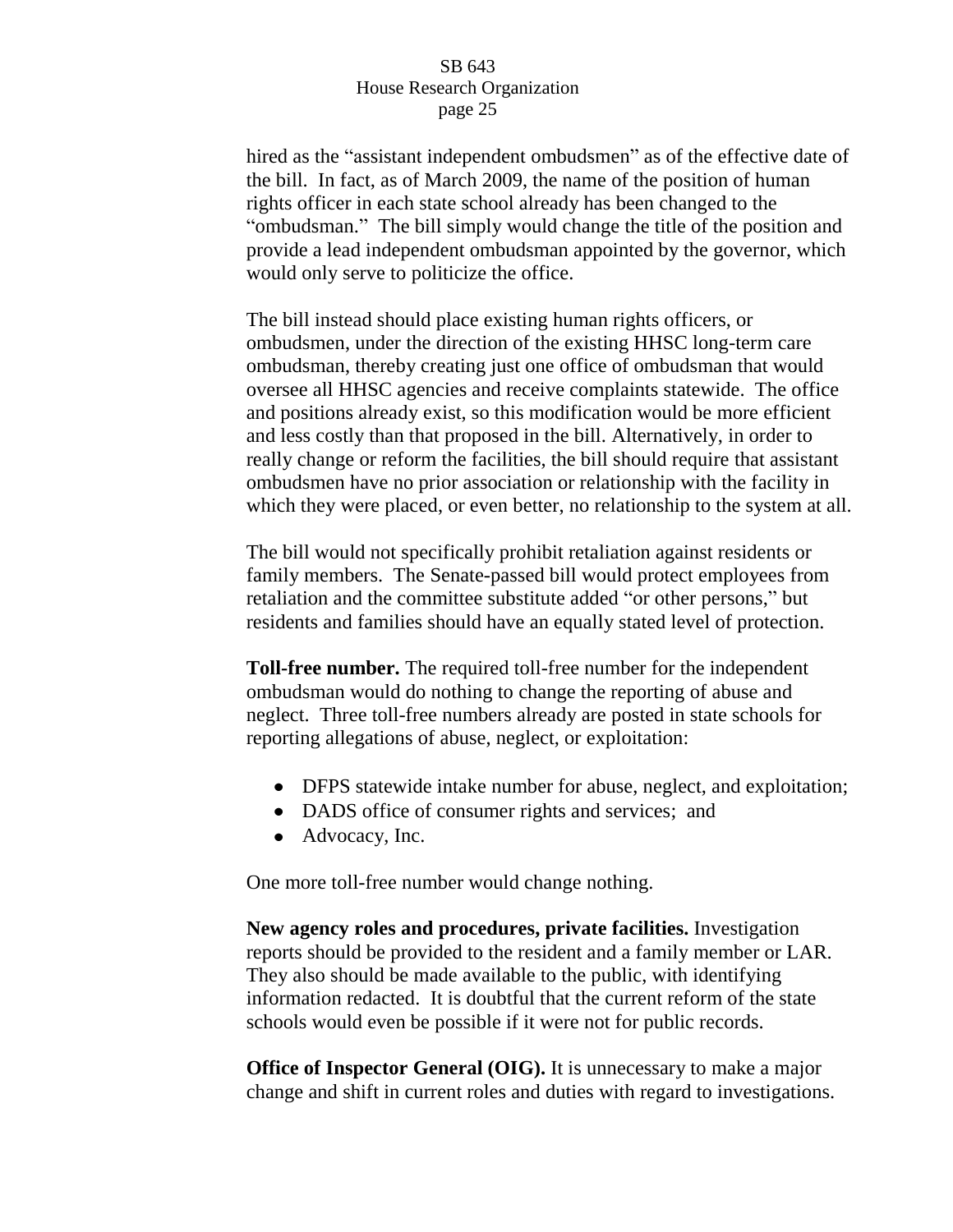The OIG does not specialize in investigations of abuse, neglect, and exploitation. DFPS does — investigating abuse and neglect is exactly what DFPS was established to do. The bill could allow OIG to assist DFPS in order to protect potential criminal evidence without completely swapping out powers and duties as the bill would require. The bill would go too far in taking away DFPS" primary investigatory authority. In addition, the HHSC Office of Inspector General is not set up to carry out such statewide investigations, yet the bill would call for greatly expanding the OIG. If DFPS personnel are not consistently handling investigations properly with regard to criminal evidence, staff should be trained properly rather than the agency being stripped of its investigative authority and purpose and greatly expanding the OIG.

**Mortality review.** The bill"s mortality review is a much-needed measure, but the system would be further strengthened if the bill did not make records exempt from disclosure under open records practices and instead required mortality reports to be released to the public as long as resident or client names were redacted.

Considering DOJ findings regarding mental health services within the state schools, a required member of the PSO team should be a psychiatrist with expertise in psychiatric care and treatment of individuals with mental retardation if the client was prescribed psychotropic medications or died while in restraints.

**Assistant commissioner of state-supported living centers.** CSSB 643 would needlessly grow government bureaucracy by creating the assistant commissioner of SSLC position. DADS currently has a director of state mental retardation facilities who oversees all state schools for DADS. HHSC also has an assistant commissioner of provider services who oversees all provider services for HHSC, including the state schools. One more official overseeing the schools would not change anything. In addition, HHSC and DADS will go through Sunset review next session, so if the Legislature wanted to change the organization of the agencies, that would be the most appropriate time.

**Increased penalties.** The bill would raise the criminal penalties for abuse by a direct care giver and for failure to report abuse or neglect resulting in serious bodily injury of individuals living in state centers or private ICFs-MR, but not for those living in HCS group homes. The bill should address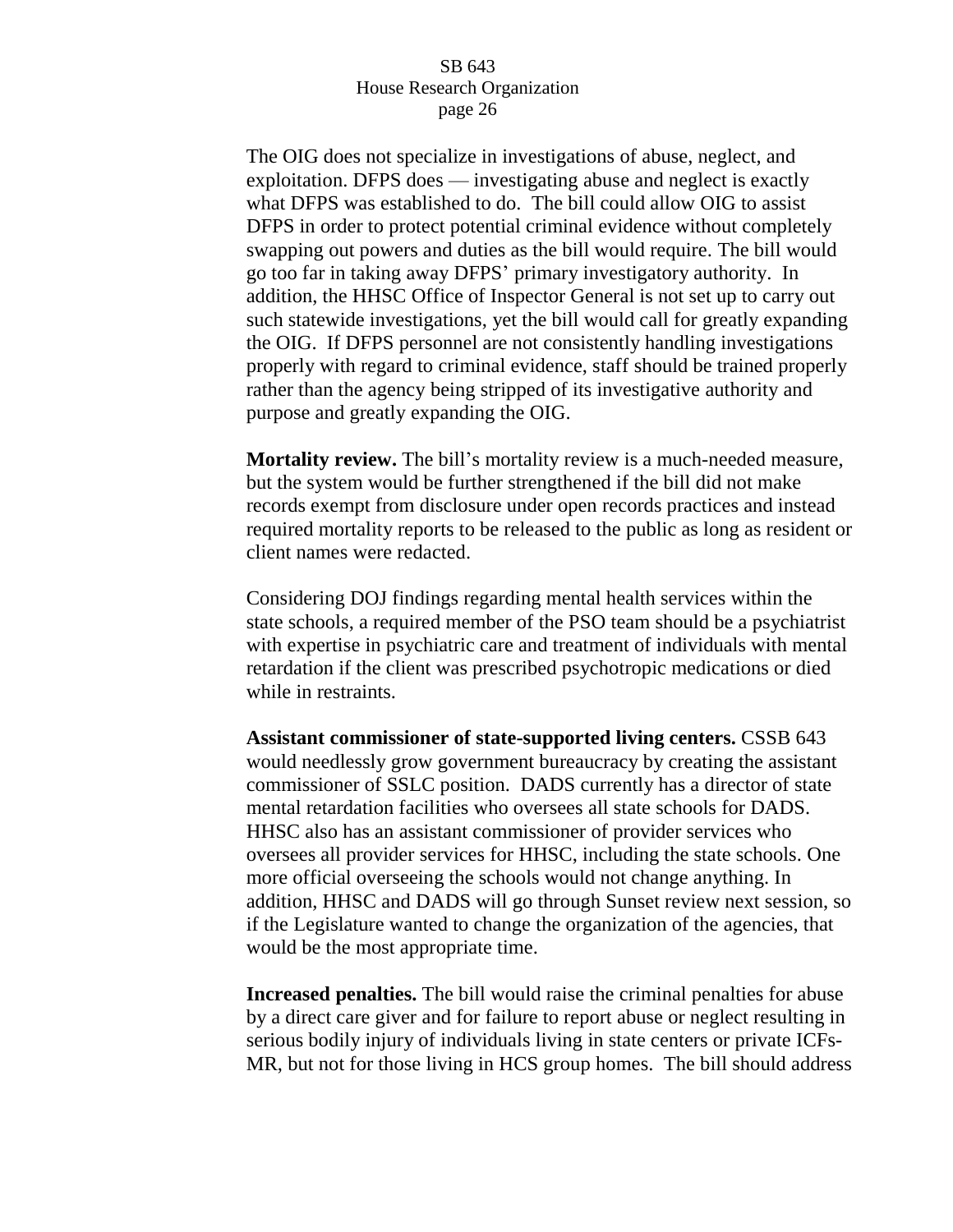the entire developmentally disabled population living in group settings and not protect individuals residing in certain facilities over others.

CSSB 643 would be a good start for addressing needed change in state schools, but a moratorium on all admissions to state schools should be established. The moratorium on admissions should remain in effect until the facilities are free of abuse and neglect, or at minimum for one year, to give DADS time to address the problems and improve the facilities. This was done recently to address issues at the Corpus Christi State School and should be done systemwide.

**Center employee training.** The bill would not go far enough with the training made available to private providers. Making the training available would not mean that the providers would take advantage of it due to logistical inconveniences and costs incurred when arranging and paying for subs so that staff could attend the training sessions. The bill would be stronger and fulfill its intent by requiring the training as part of licensure or certification requirements for private providers.

**Forensic state-supported living center**. CSSB 643 would recognize the dangers that the high-risk alleged offender population would pose to other residents of state centers yet would not address the safety of the students, staff, and community of the Mexia Independent School District (ISD). The bill would provide no assistance to the school district to supervise highrisk alleged offenders while district personnel provide educational services.

Mexia ISD has been in a dispute with the Mexia State School and DADS regarding care, custody, and supervision and whether current alleged offenders should have access to the regular education campuses at Mexia ISD, despite the fact that DADS provides no supervision or assistance to local teachers instructing these state school residents with special needs.

If the state is not going to require the forensic SSLC to provide 24-hour supervision of these high-risk alleged offenders, then the state should appropriate significant resources for the local ISD to provide this state function and provide immunity from any liability to the school district and its employees for having to carry out the duties of a state agency outside of the legally delegated duties of a local school district.

# **OTHER OPPONENTS** SAY: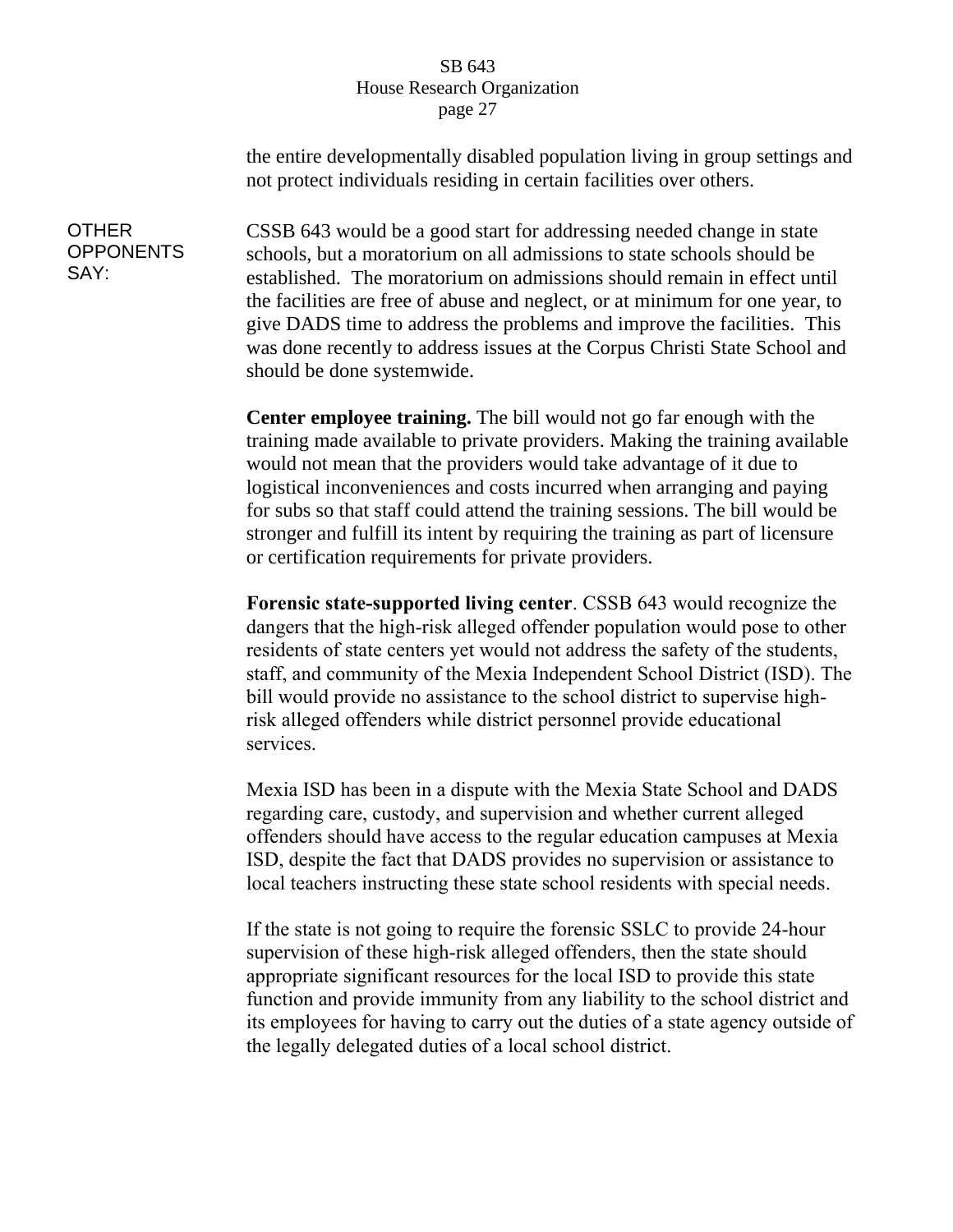**Over-reaching legislation**. The bill is over-reaching legislation. Much of what it would call for would simply be recreating and renaming existing positions. DADS and HHSC currently are initiating changes to address the DOJ report. The state has increased funding for state schools significantly in fiscal 2008-09 and will continue that in the fiscal 2010-11 budget. The state should continue putting money toward increasing the number, quality, and training of available staff, rather than creating more government under CSSB 643 in an attempt to create a false sense of security.

NOTES: According to the fiscal note, the cost to the state for CSSB 643 would be about \$20 million for fiscal 2010, and about \$14 million each fiscal year thereafter. The bill"s primary costs would include:

- mortality reviews for each death occurring in a state center, private ICF-MR, or group home;
- funding for DFPS to increase staffing to conduct investigations of private ICFs-MR, and update software;
- funding for DADS to increase staffing to conduct annual unannounced surveys of all HCS group homes and to create a database to track surveys;
- background checks of employees, volunteers, and applicants;
- random drug testing of direct care employees;
- purchase and installation of video cameras and related technology;
- establishment and hiring of ombudsman positions;
- hiring 43 peace officers to conduct investigations and assist law enforcement in criminal investigations in state centers;
- software and system modifications to link DFPS and OIG;
- creating an electronic database for tracking information regarding investigations in state centers, private ICFs-MR, and HCS group homes, other than foster homes.

Other costs could be assumed to be absorbed within existing agency resources.

Provisions in SB 643 as approved by the Senate are largely similar to the House committee substitute. However the House substitute added several provisions, including: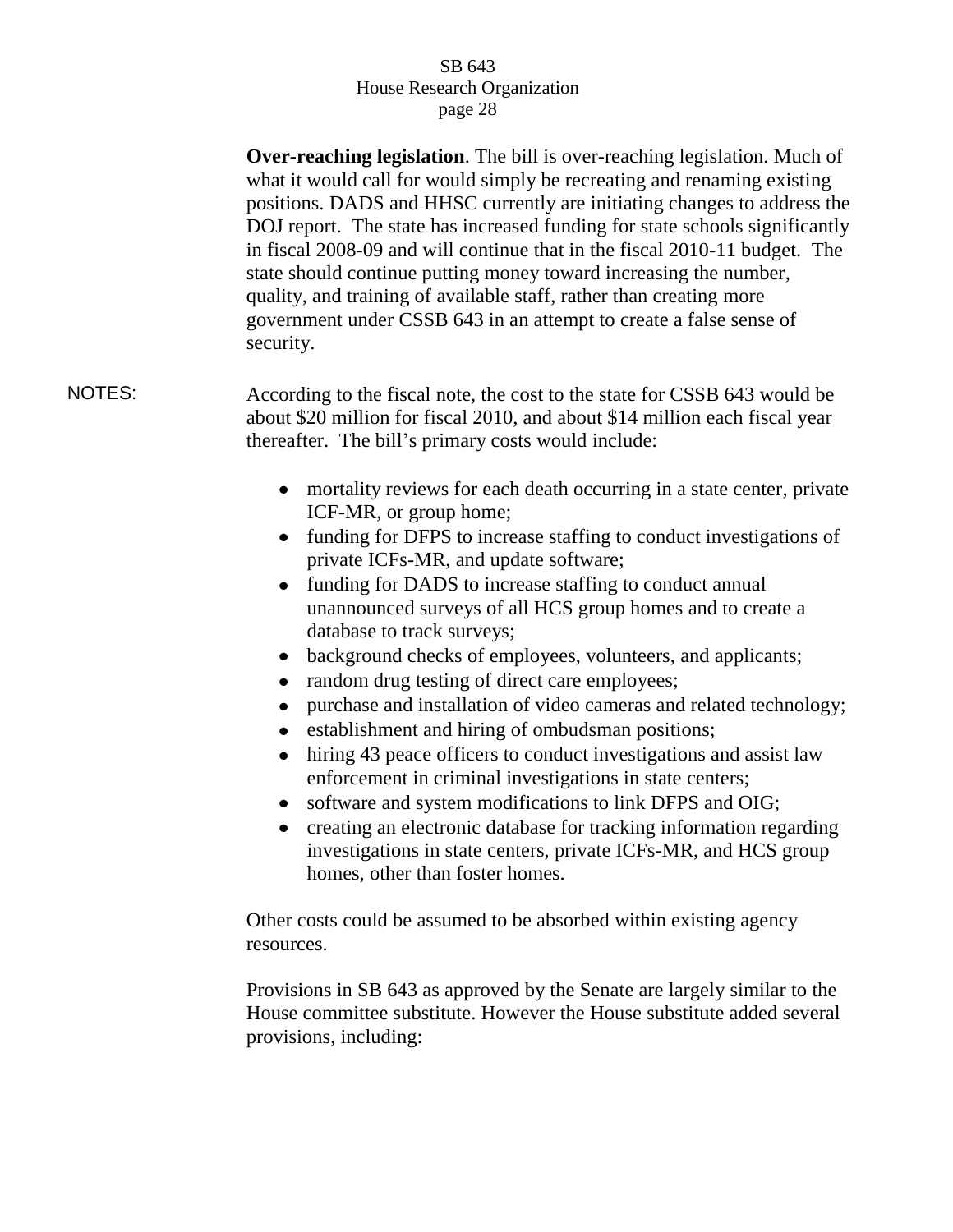- expanding the role and duties of the inspector general regarding investigations and reports;
- requiring DFPS to place its initial investigation on hold for 24 hours in order for OIG to make a determination;
- enhancing penalties for criminal offenses;  $\bullet$
- expanding the application of the mortality review to include  $\bullet$ reviews of deaths of individuals residing in or receiving services from private ICFs-MR and HCS group homes;
- requiring unannounced on-site surveys of all HCS group homes, other than foster homes, at least once a year;
- requiring that DFPS conduct investigations of reports of abuse,  $\bullet$ neglect, or exploitation of residents in private ICFs-MR;
- requiring the development of an electronic database;  $\bullet$
- allowing private ICF-MR employees or other community programs  $\bullet$ for individuals with mental retardation to receive training at cost;
- making an individual ineligible for a license to operate a private  $\bullet$ ICF-MR if a "controlling person" related to the facility had a conviction for an offense that would bar employment in the facility;
- allowing the termination of center employees solely on the basis of  $\bullet$ a single positive drug test and providing an appeals process;
- requiring a memorandum of understanding between DADS, HHSC, DFPS, the ombudsman, and the inspector general regarding investigations of abuse, neglect, and exploitation;
- establishing an assistant commissioner of SSLCs within DADS;
- $\bullet$ requiring the ombudsman to monitor DADS actions relating to problems identified or recommendations made by DFPS or OIG;
- specifying that the ombudsman ensure that each center conducts  $\bullet$ sufficient unannounced patrols, immediately refer allegations of abuse to DFPS, and report to the OIG any unusual incidents;
- establishing the Interim Select Committee on Criminal Commitments of Individuals with Mental Retardation;
- allowing an alleged offender determined not to be high-risk to request a transfer to another state center;
- designating the Mexia SSLC as the forensic SSLC, while the  $\bullet$ Senate-passed bill would require DADS to designate an existing center;
- applying changes in law regarding dismissals of state center employees hired before, on, or after the effective date of the bill, while the Senate-passed bill would apply to employees hired on or after the effective date of the bill; and